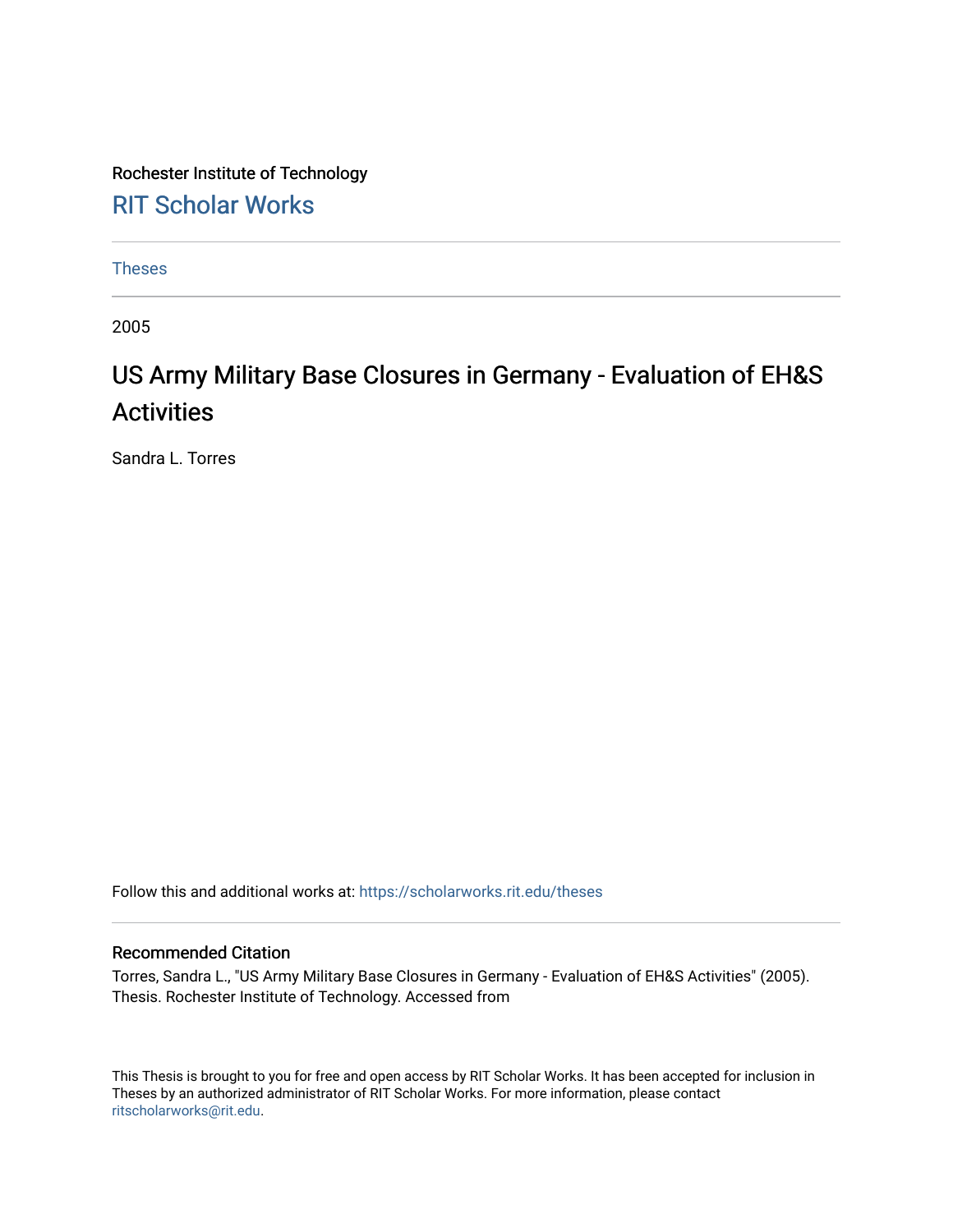# US **Army Military Base Closures in Germany - Evaluation of EH&S Activities**

Sandra L. Torres

Graduate Project submitted in partial fulfillment of the requirements for the degree of Master of Science in Environmental, Health & Safety Management

Department of Civil Engineering Technology Environmental Management & Safety Rochester Institute of Technology Rochester, NY

Approved By:

John Morelli

Prof. John Morelli, P.E., Ph.D, Graduate Advisor

Maureen Valentine

Prof. Maureen Valentine, P.E., Department Chair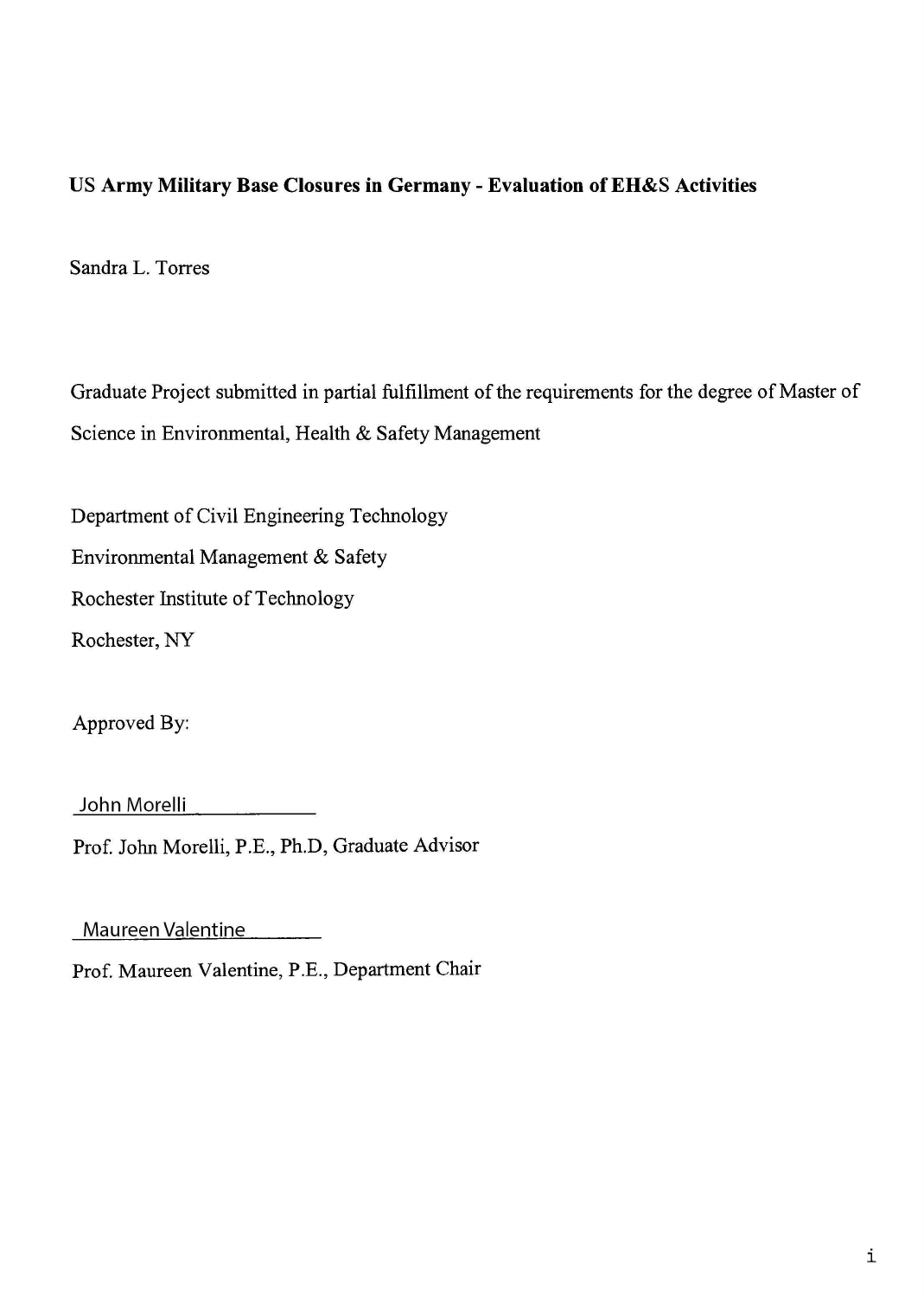Reproduction Pennission Statement

I Sandra Hillmer do not grant pennission to the Wallace Library of the Rochester Institute of Technology to reproduce my project.

Sandra L. Hillmer

 $\bar{t}$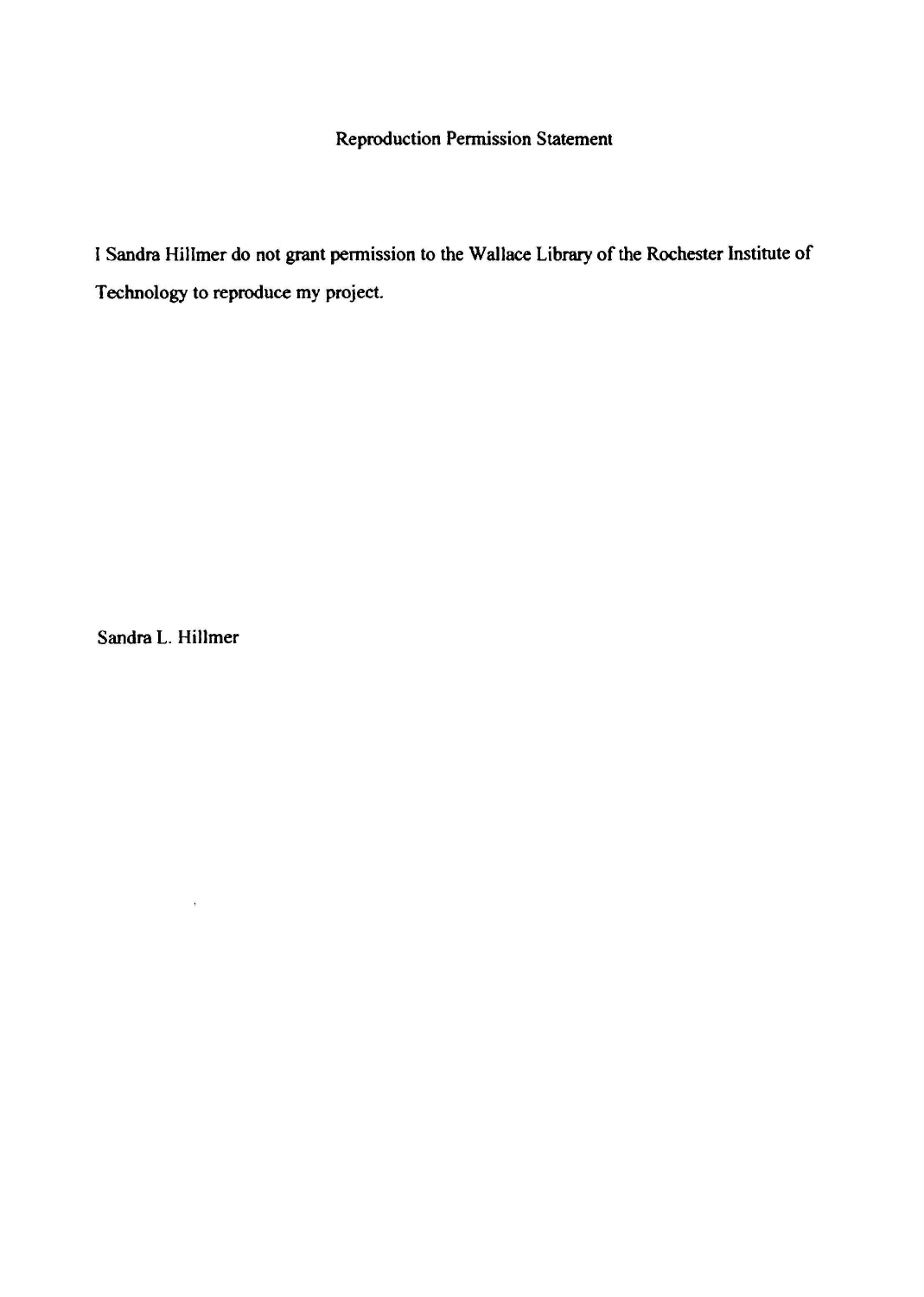# TABLE OF CONTENTS

| List of Figures                                 |    |
|-------------------------------------------------|----|
| Abstract                                        | iv |
| Definitions v                                   |    |
|                                                 |    |
| Literature review 2                             |    |
|                                                 |    |
|                                                 | 15 |
|                                                 | 19 |
|                                                 |    |
| Bibliography 23                                 |    |
| <b>Appendices</b>                               |    |
| Department of Defense Instruction Number 4715.8 | 25 |
|                                                 |    |
| Interview Questionnaire 135                     |    |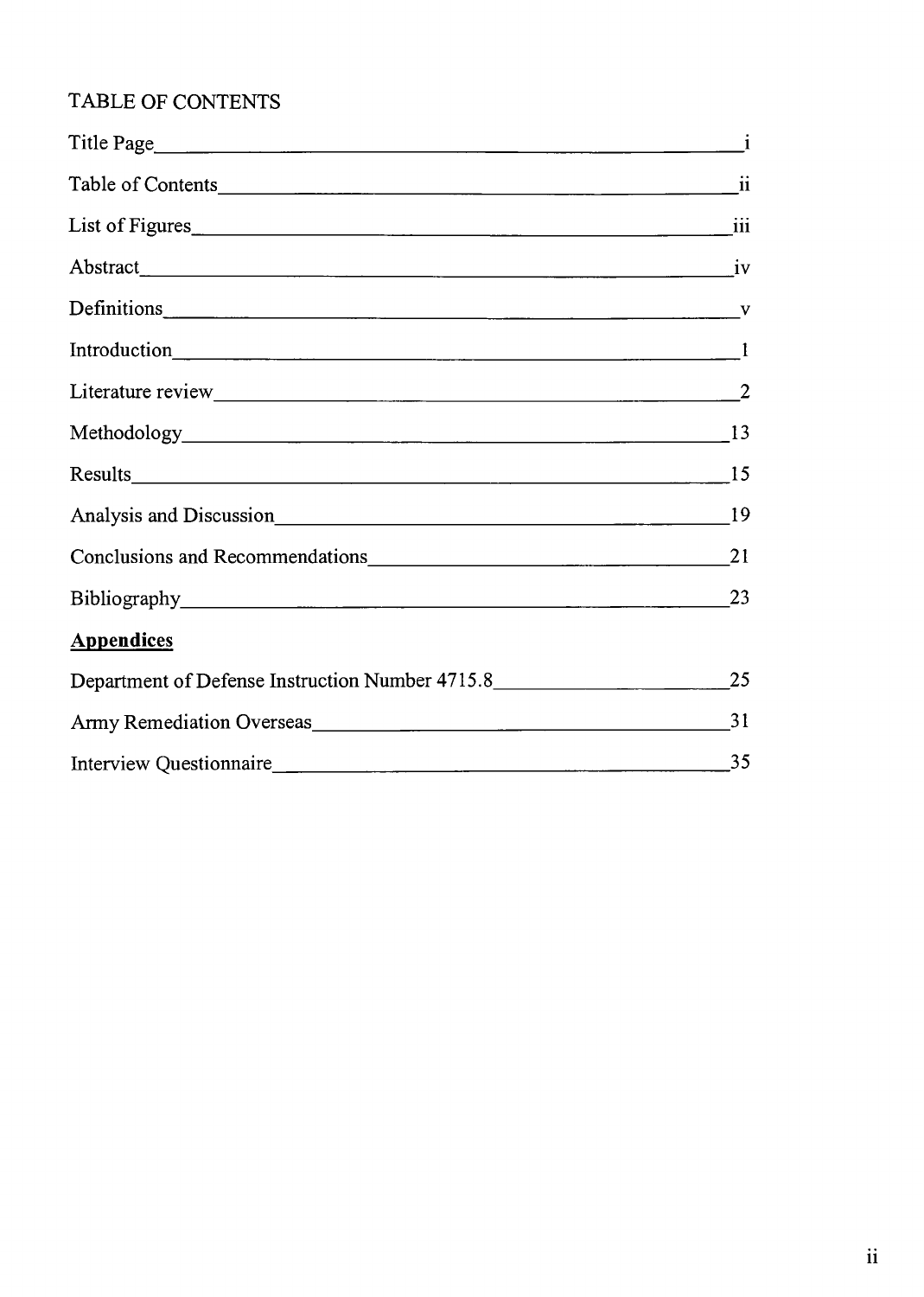| List of Figures                              |  |
|----------------------------------------------|--|
| Figure 1. Overseas EH&S Management Structure |  |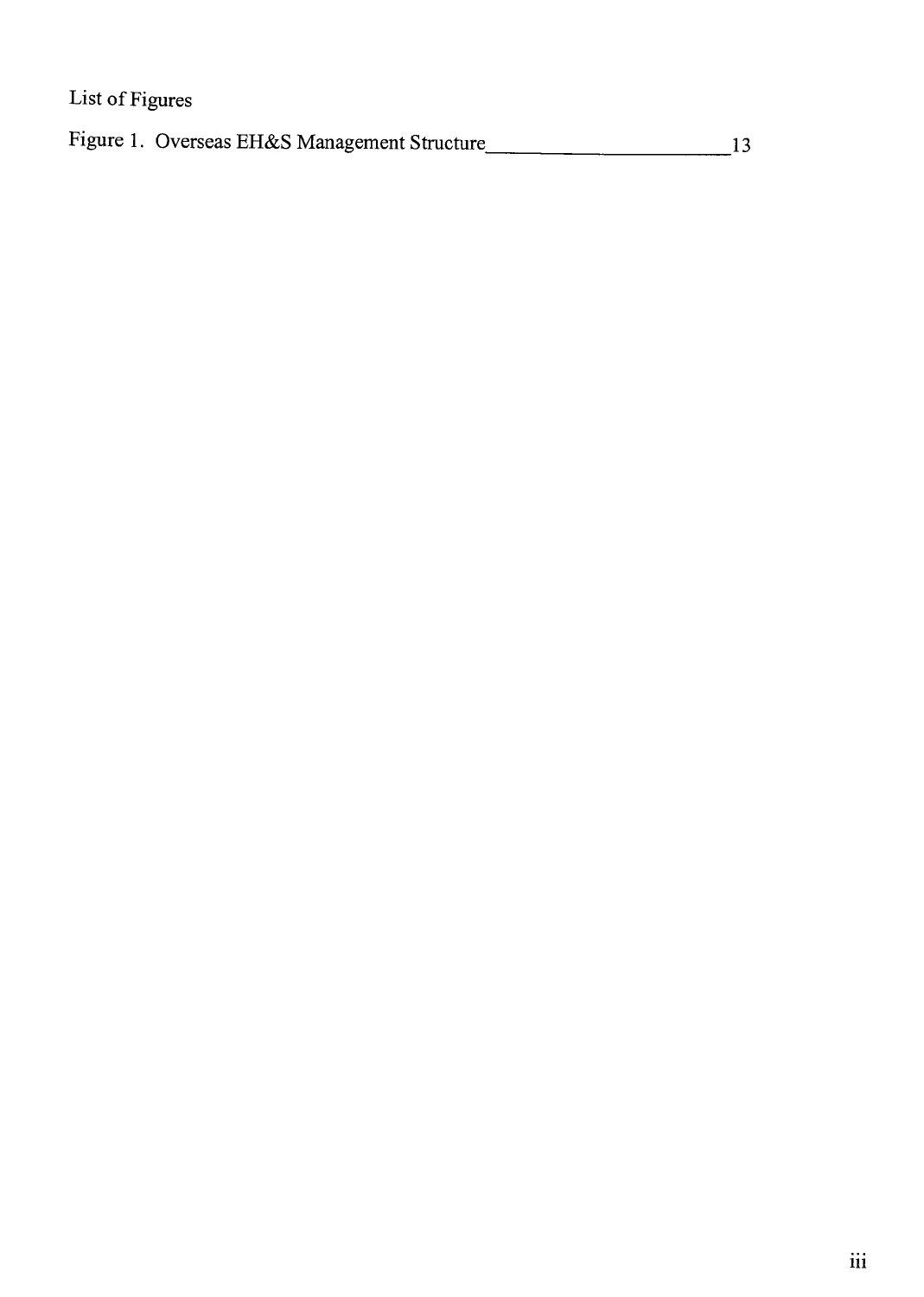#### ABSTRACT

This research assessed the effectiveness of existing Environmental, Health and Safety (EH&S) Management programs for two army installations located in Germany that were scheduled for closure. These two base closures were separated by a period of four years. This research qualitatively assessed the control measures in place, the effectiveness of these measures, and the final status of EH&S issues upon completion of the base closure process.

EH&S programs were evaluated using interviews of employees involved in the base closure in order to determine what processes were in place to minimize environmental impacts, what actions were taken to ensure the health and safety of employees working on the installation, and what environmental issues remained unresolved at the time of closure. The goal of the research was to determine improvements occurring in the EH&S management programs between these two base closures.

Results ofthis research indicate that the US Army has improved its base closure process by publishing an environmental strategy, thoroughly planning and coordinating specific environmental tasks, and working with the host nation to minimize environmental damage and limit liability. The US Army has not yet fully integrated the health and safety management aspects into its program for base closure. Closer adherence to the goals and objectives outlined in the Army Cleanup Strategy will result in fewer unresolved issues for subsequent base closures.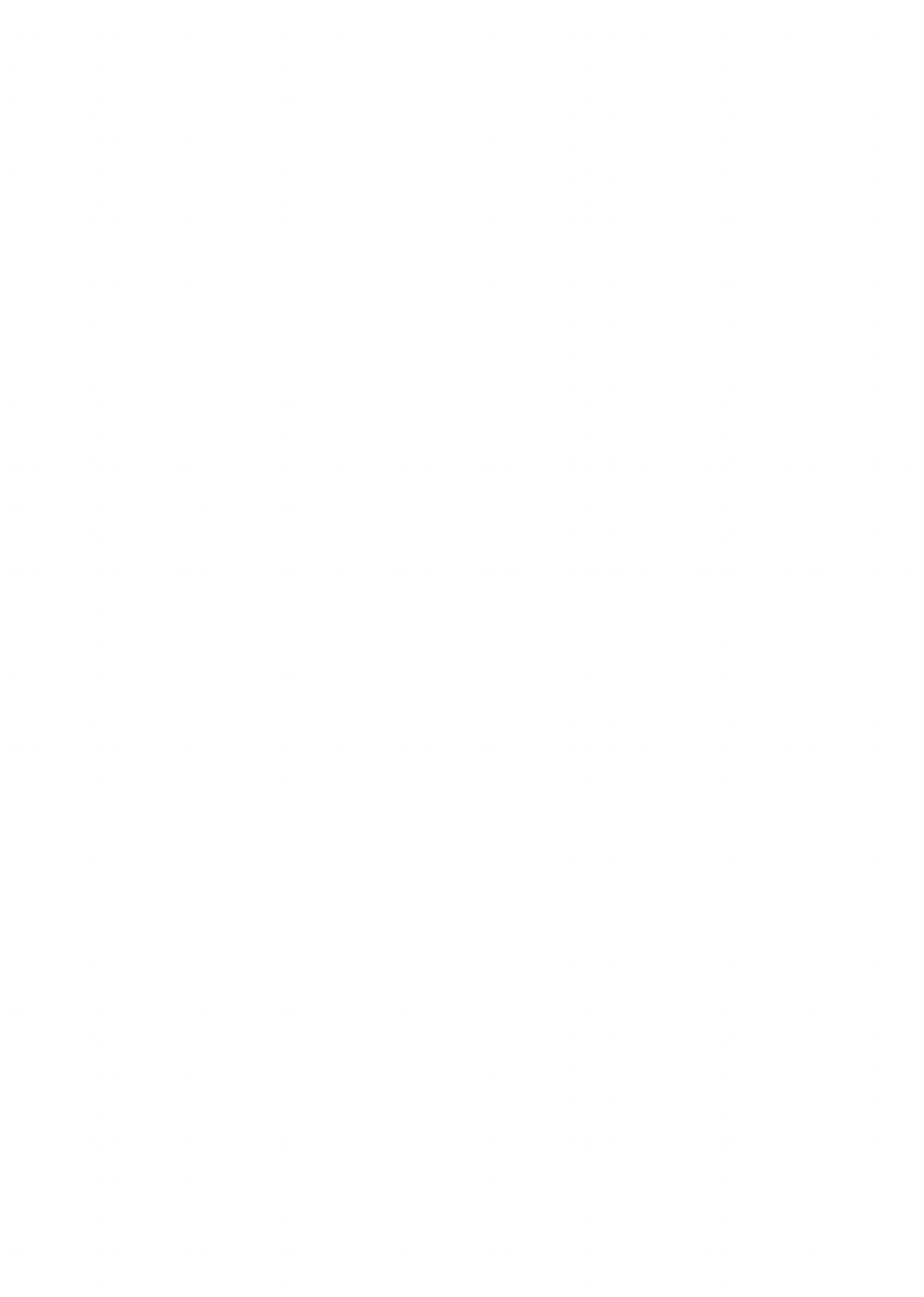# DEFINITION OF TERMINOLOGY

- ACSIM Assistant Chief of Staff for Installation Management
- AEC Army Environmental Center
- AR Army Regulation

Army Proponent – The Army unit, element, or organization responsible for initiating or carrying out the proposed action

- BCA Base Closure Account
- BCP Base Realignment and Closure Clean up Plan
- BCT Base Closure Team
- BRAC ERP Base Realignment and Closure Environmental Restoration Program
- BSB Base Support Battalion
- CLOSE All missions of the base will cease or be relocated
- CONUS Continental United States
- CONSTRUCTION Any land disturbing activity
- DA Department of the Army
- DOD Department of Defense
- DRMO Defense Reutilization Management Office
- DPW Department of Public Works
- EO Executive Order

EPR-Environmental Program Requirements

FACILITY - Facilities include buildings, structures, public works, equipment aircraft, vessels, and other vehicles and property under control of, or constructed or manufactured for leasing to the Army

FORSCOM - U.S. Army Forces Command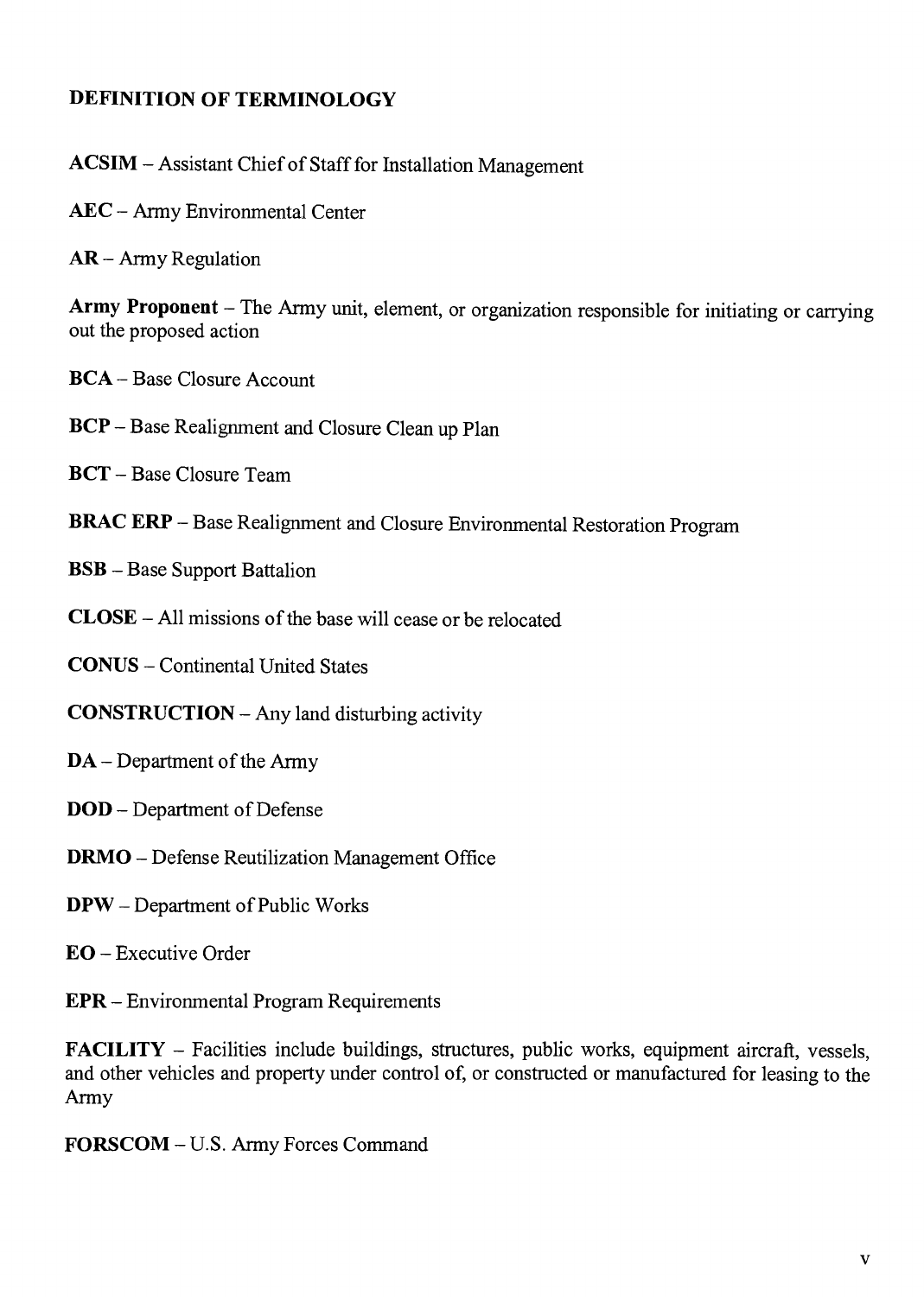$FY$  – Fiscal Year from the month of October to the month of October of the following year

FY01- Fiscal Year 2001

- $FY04 fiscal year 2004$
- $\mathbf{HQ}$  Headquarters
- HM Hazardous Material
- HW Hazardous Waste
- IMA Installation Management Agency

INSTALLATION A grouping of facilities, located in the same general vicinity, over which the Installation Commander has authority

 $RELOCALE - The term used to describe the movement of missions, units, or activities from a$ closed base to another base

- OCONUS Outside of the Continental United State
- T FOR C Terminate for Convenience
- UNRRA United Nations Relief and Rehabilitation Agency
- $USACE U.S.$  Army Corps of Engineers
- USAEC U.S. Army Environmental Center
- USEUCOM United States European Command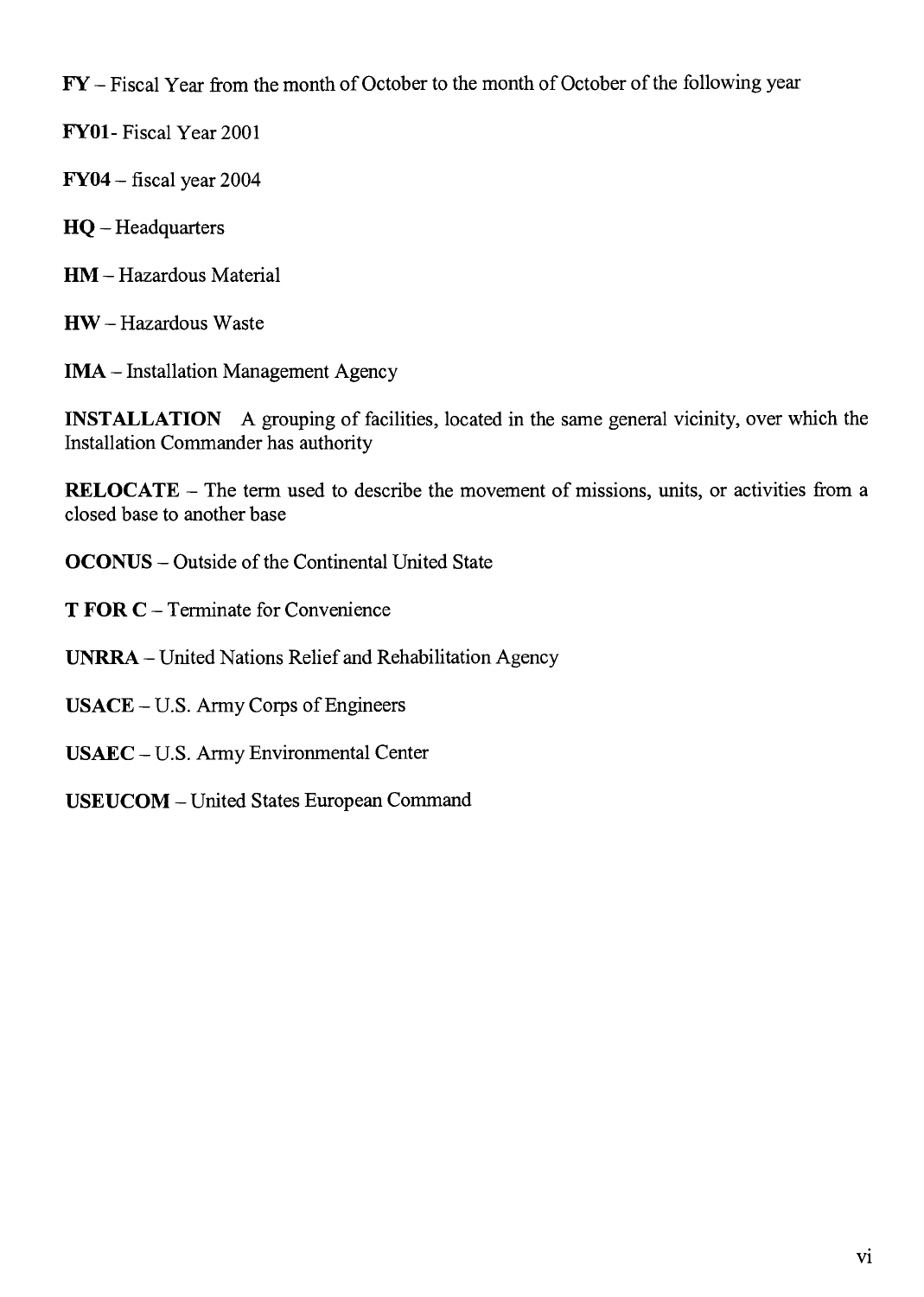#### INTRODUCTION

The United States Army is one of the strongest organizations worldwide. It exists to protect the Nation's interests at home and abroad. (AR 870-5 Military History, 2001) The US European Command (USEUCOM) was assigned in Europe to accomplish such a mission soon after World War II. After 1945, land was obtained and 47 major military bases were established in Germany in order to maintain territorial protection. Over the ensuing decades, many political, economical and Use of Force interests forced the U.S. Army in Europe to adopt changes in tactics, strength and possessions. Specifically, Europe is no longer the Army's main focus with regard to world security. Concentration has moved to Asia and the Middle East, leaving Europe with <sup>a</sup> mission of armed forces support. USEUCOM has already closed many bases and the Department of Defense (DOD) is currently considering further closure of other installations in Germany.

The closure of bases and subsequent return of these installations to the German government has proven to be a challenging task for the US Government. While economic and political outcomes are of primary importance to both nations, EH&S procedures play a crucial role in the process of returning installations to the host nation. This study focused on  $E_H \& S$ management activities of these closures. From the results of this study, it will be evident there is a continued need to focus on the matters related to the EH&S management activities during the closure ofUS military bases in Germany.

#### **Statement of Topic**

Although many installations have closed in the past two decades, this study focuses on the recently closed base in Bad Kreuznach (BK) in 2001, and the base in Bad Aibling (BA), which was closed in September 2004. The purpose of this study was to investigate the effectiveness of the Environmental, Health, and Safety (EH&S) Management program in the US Army when closing a US Army installation. During the course of this study the following questions were answered: Were EH&S management activities integrated with closure plans in FY01? Is there an integrated EH&S management program taking place for Bad Aibling? Will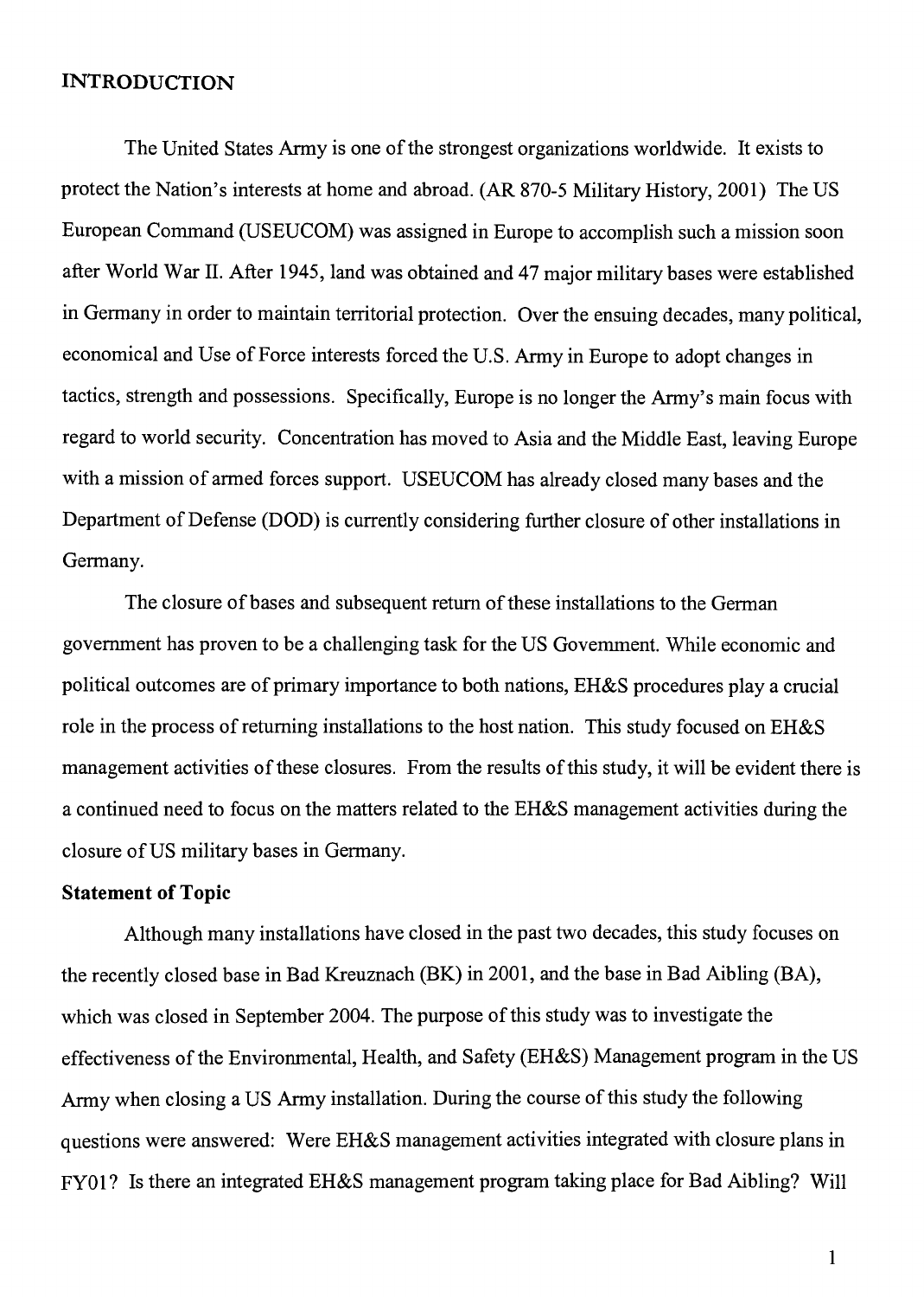an integrated EH&S Management program improve future closures? How can future programs be improved over previous programs?

#### Significance of the Topic

This topic is relevant for future base closures in the US Army European Theater of Operations. Lessons learned from previous base closures are extremely useful and can be applied to enhance and refine EH&S management controls. These controls will minimize problems faced by the US government in expediting future closures, returning installations to the host nation, and reducing the remaining hazards for future use of these facilities.

#### Reason for Interest in the Topic

As a US Army Veteran, my interest in this topic was that an evaluation of EH&S activities and identification of concerns will aid in the US Army military base closing tactics in Germany. This study involved two specific cases allowing me to point out site-specific matters. While the US Army has various programs and systems in place for military installation closure, there remain concerns in relation to EH&S Management. Since future employment with the US Army Environmental Department is a possibility, any contribution to the environmental, health and safety management program will provide me with an in depth knowledge of the divisions and functions of the US Army's EH&S program.

#### LITERATURE REVIEW

#### **History**

The US European Command was assigned in Europe to guard the nation's interests abroad soon after World War II. (AR 870-5 Military History, 2001). Many of the installations acquired by the US were German military installations. These installations were taken over by American forces after WWII. In the midst of shielding US interests in Germany, the US Army needed the capabilities of maintaining all necessary equipment and forces in the area. Now, operational missions and troop requirements have changed and the Army requires fewer facilities. The related economic, political and environmental impacts associated with the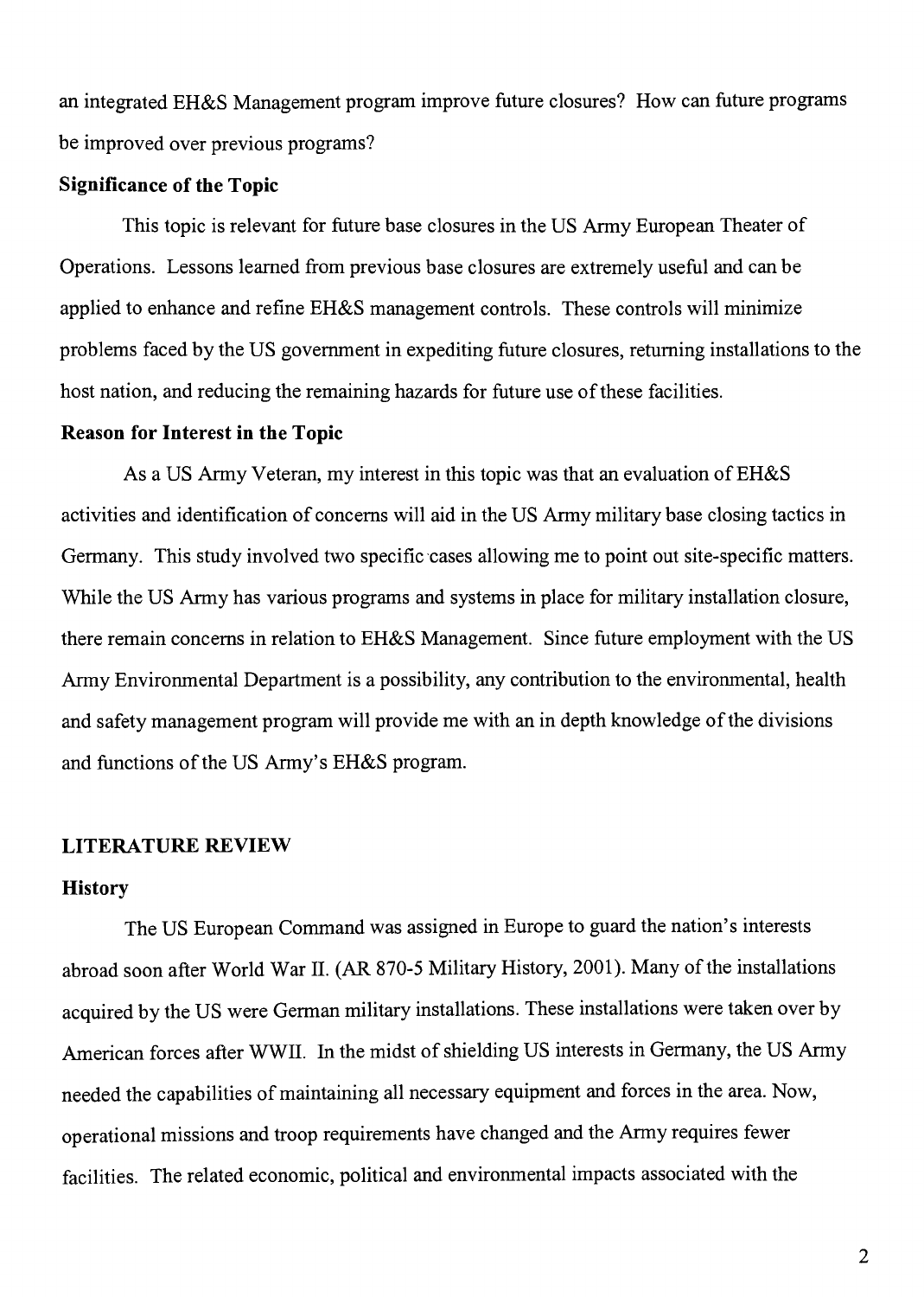consequent closing ofUS installations in Germany are of concern to both nations (Cunningham and Klemmer, 1995).

#### Bad Kreuznach

Bad Kreuznach (BK), once home to roughly 2,300 soldiers and the 1st Armored Division Headquarters, is located in western Germany. It is close to the border of France and belongs to the German state of Rhein-Main Platz. The BK installations were taken over by US forces in 1945. On Feb. 15, 2000, Secretary ofDefense William S. Cohen announced the end of operations of the Headquarters, US Army Europe in Bad Kreuznach. As part of this closure, six facilities were returned to host nation control. They are the Bad Kreuznach Family Housing Area, the Army Air Field, the Hospital Kaserne, the George C. Marshall Kaserne, the Moersfeld Storage Point, and Rose Barracks. These installations contained a training area, target range, hospital, motor pool, airfield, family housing units, fueling station, and various administrative buildings. In May 2001, BK was closed and 1,500 soldiers, 1,800 family members, 450 US and 350 local workers were relocated from BK to Wiesbaden, Germany (Dougherty, 2001). In December 2001, the installations were turned over to the German government.

#### Bad Aibling

The installation of Bad Aibling (BA) is located in southeastern Germany at the foot of the Alps in the state ofBavaria. In 1934, Adolph Hitler constructed many airfields in southern Germany, and Bad Aibling provided air support for the Third Reich operations. Between 1936 and 1939, troops and planes occupied the area. The airfield, nicknamed "Jaegerplatz" (Hunter's Place), was not strong enough to withhold the new heavy fighter planes that were built for the war. Consequently, the camp was converted into a flight-training base. In 1945, during the last stages of the war, many of the German planes standing on the camp were destroyed when the field was bombed. Subsequently, the camp was used by the U.S. Army  $101^{\text{st}}$  Cavalry as a prisoner of war camp named PWE 26. In 1946, the United Nations Relief and Rehabilitation Agency (UNRRA) along with the International Refugee Organization (IRO) turned the camp into a displaced persons camp and orphanage. The U.S. Army took over the camp in 1952, and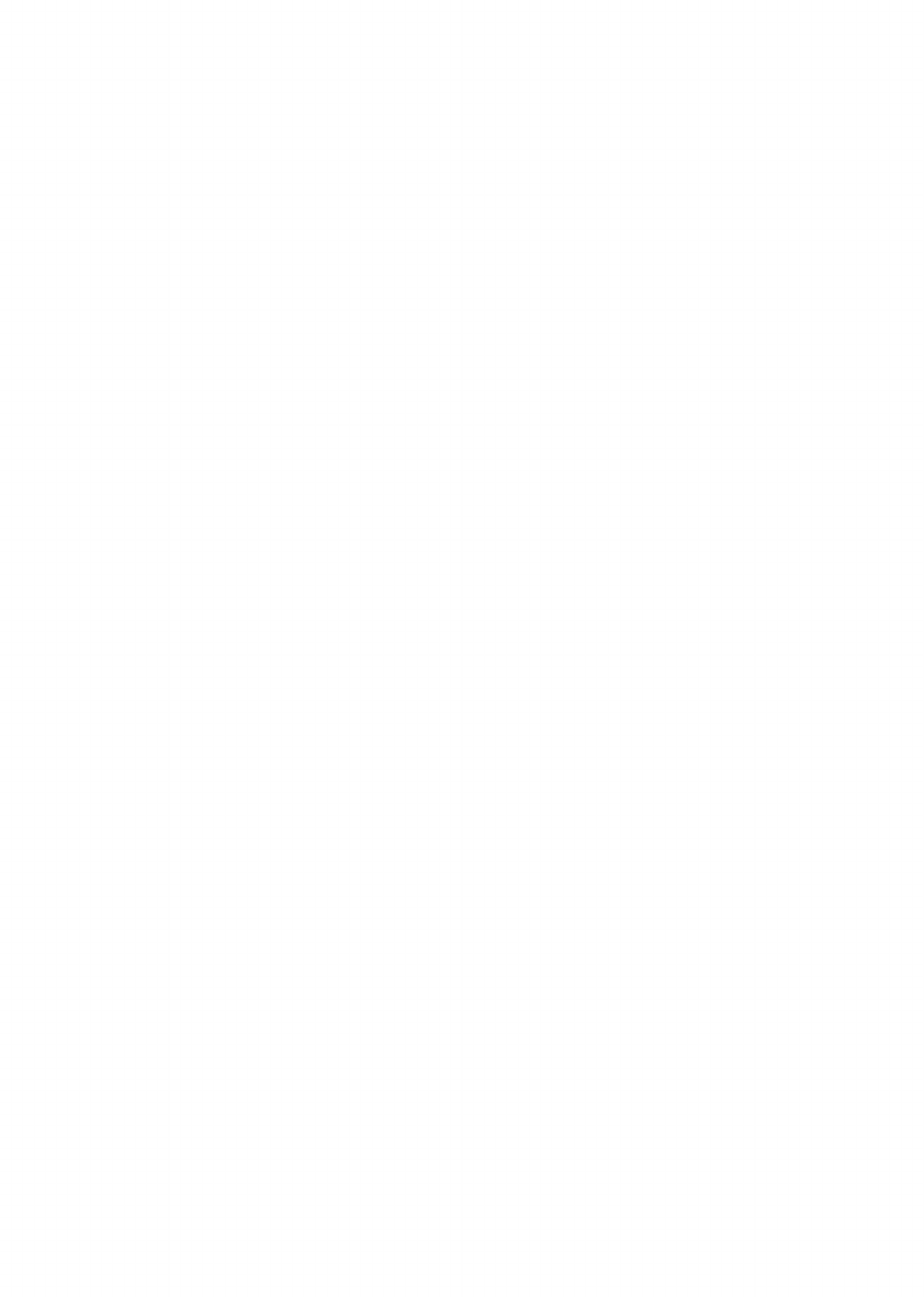in 1960, the U.S. built a radio station on the base. In the years between 1972 and 1994 the Department of Defense took control of the operations in Bad Aibling. Since 1994, it is operated by the Intelligence and Security Command (INSCOM), and is primarily used for rapid radio relay and secure communications, as well as testing and evaluation of communications equipment (Bacheler, 1997). The existing facilities include 325 acres, 87 buildings ofwhich 40 are inhabited, a gas station, shopping center, family housing, a medical treatment facility, and other logistical support activities. It is home for 1,500 Americans and 140 German civilians. DOD confirmed the closure of BA on December 20, 2002. The base closure was officially announced via e-mail, "town meetings" and bulletins on April 23, 2003. The closure of the Bad Aibling base is scheduled for September 30, 2004 (Crawford, Thomas A.).

Bad Aibling has a top security and classified mission. While it has long been rumored that Bad Aibling has been used to gain advantage over European businesses and for other more sinister purposes (Czucka), the main reason for closure ofthe installation at Bad Aibling is that its primary mission no longer exists, and it's ancillary missions have been absorbed by other installations (Crawford).

#### Results of Previous Base Closures

In order to fully understand the current direction DOD is taking with its current base closures, it is important to look at lessons learned from base closures in the past. In contrast to base closures in the U.S., DOD maintains complete authority over the foreign base closure process (Cunningham and Klemmer). Because of this, overseas installations are returned to the host nation in less time than is required for domestic closures. This greatly reduces the timeline that authorities have to ensure that all environmental threats have been resolved. The closures reached their height in 1992 and 1993 when the U.S. announced closures on an average of one every two months with word of the closure coming only weeks before troops were moved and facilities shut down. As a result of this accelerated pace, it was impossible to consult with local officials and address their concerns regarding facilities and their condition after withdrawal of American forces. In order to ease the impacts of closure, U.S. authorities were able to arrange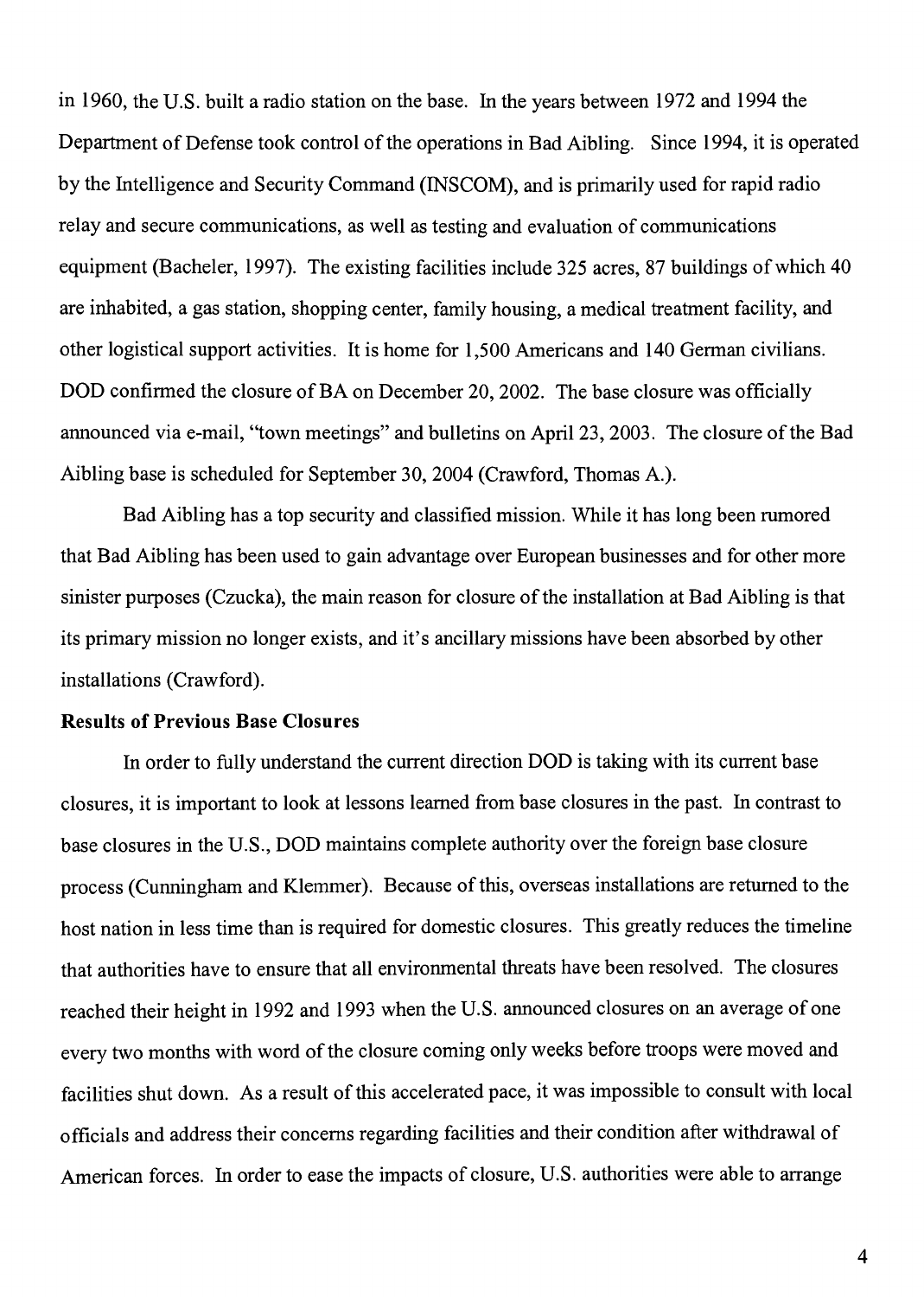shared-use agreements, on-site inspections, and financial compensation to the German government (Cunningham and Klemmer, 45).

When the DOD or Army decides to return a facility, it must consider two components, compensation for buildings and environmental cleanup. This paper focuses primarily on the environmental cleanup issues that arose in the past but are still pertinent today and will continue to be in the future. Both US and German policies require the United States to clean all contamination at the facilities for which it is responsible and to return the land in the same condition it was found (Cunningham and Klemmer 46). When remediating environmental contamination, the US is legally required to: (1) clean the contamination, or (2) allow the German government to clean the site and deduct the cost from the agreed upon residual value. It is important to note that at many base closure sites, the cost of conversion to commercial or private use is extremely high and is often cost prohibitive to the German government, local government, or private organizations. In light of this, residual value is often much lower than expected and alternatives for future use are very limited. This places a great responsibility on US officials who may be forced to comply with all host nation environmental requirements before they can officially turn over the site (Cunningham and Klemmer, 47-75). However, the German government cannot refuse to take receipt of the installation even if all environmental issues have not been resolved. Liability litigation by private organizations may continue for up to 30 years after a base is handed over to the host nation, and government files must remain available for this period (Schommer and Walmsley).

#### Development of the Army's EH&S Management System

The organizational structure and interrelationships of the Army's EH&S Management System is identified in Figure 1. From this figure, it is possible to understand where command, policy, funding, and guidance are derived. It is also possible to see which organizations provide technical expertise to the ultimate end user, the overseas installation. It is at the installation level where all policies and programs are put into effect and compliance is monitored as well as where issues are resolved. There are two organizations that are critical to the implementation and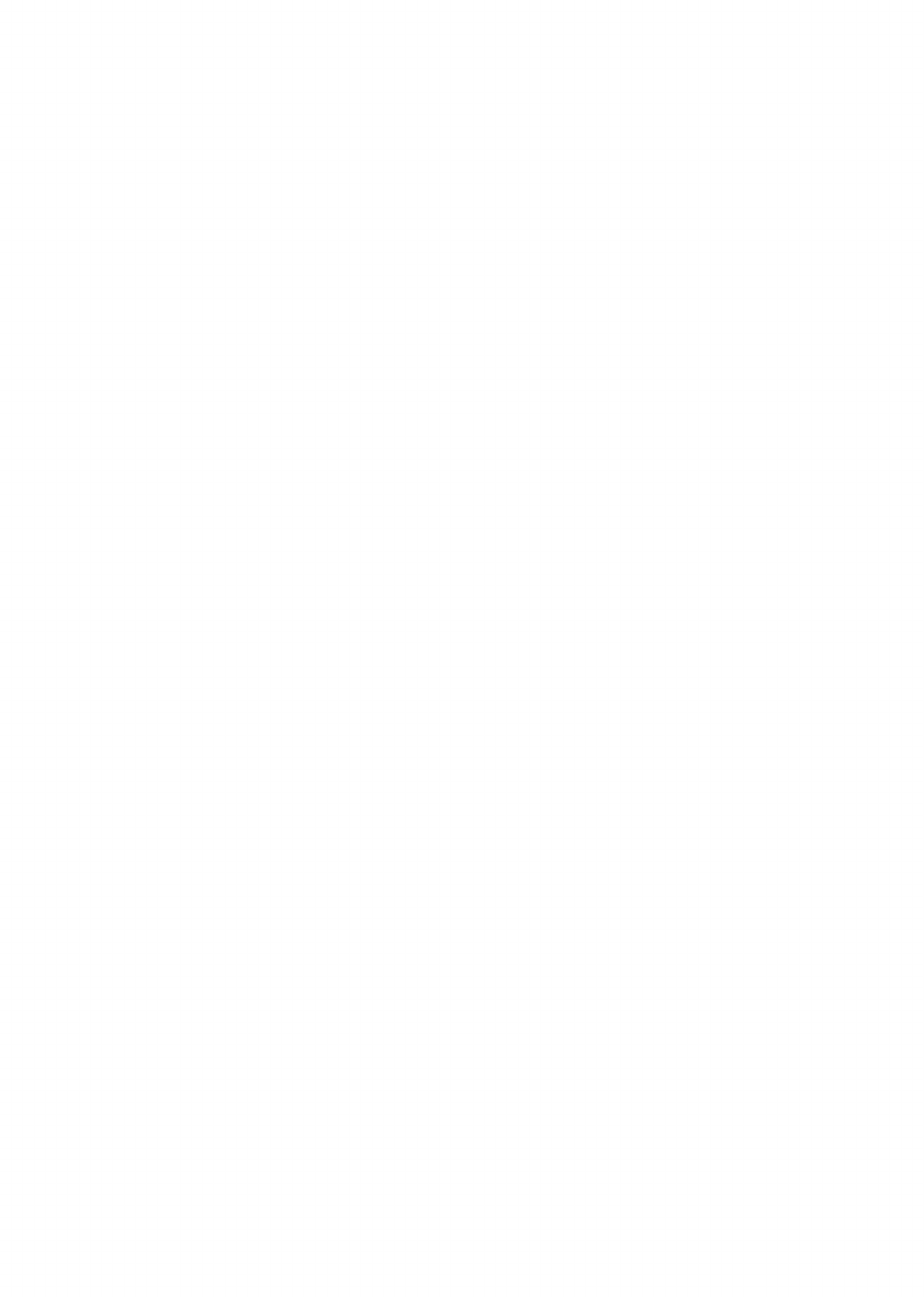monitoring of overseas environmental policy, the Installation Management Agency and the U.S. Army Claims Office. The roles and responsibilities of these two organizations will be discussed later in this paper.



#### Army Remediation Overseas

Figure 1. Overseas EH&S Management Structure

#### EH&S Policy and Guidance

The Army's EH&S Management Policy is promulgated in several documents, the first of which was published in 1998. This policy, DODI 4715.8 (DOD), assigns responsibilities and prescribes procedures for remediation of environmental contamination on DOD installations outside the US. Specifically addressed in this instruction are procedures for facilities that have been designated for return or that are already returned (DOD, 5-6). It directs DOD components, in this case the Army, to take prompt action to remedy known imminent and substantial hazards to human health and safety. These hazards must be located on or emanating from an installation designated for return. The in-theater component commander makes the determination of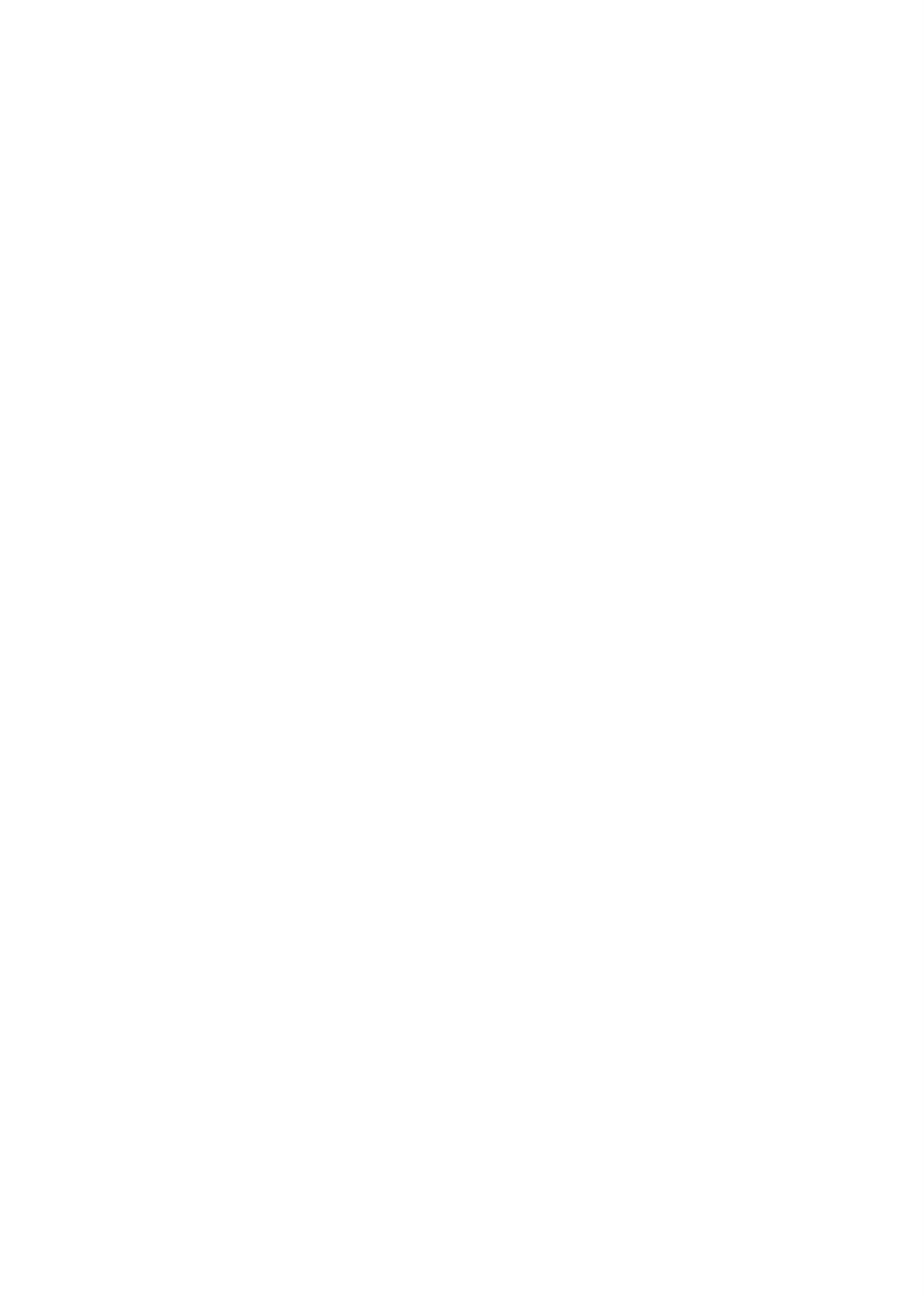whether a hazard poses an imminent threat to health and safety.

While this remediation may be completed after return to the host nation, actions are limited to essential parts in the remediation plan. The DOD component commander must approve this plan. This policy also indicates that DOD may be subject to additional remediation as required by international agreement even though such remediation may not pose an imminent threat to human health and safety. DODI 4715.8 allows flexibility for both the U.S. and host nations to undergo efforts to clean up contamination both before and after turnover ofthe installation. Finally, this policy requires that information pertaining to environmental contamination be maintained for five years after the location is returned to the host nation, and all claims are finally resolved.

The US Army Center for Health Promotion and Preventive Medicine (USACHPPM) is the agency primarily responsible for overseeing issues and managing problems as it affects health. USACHPPM's mission is to provide worldwide technical support for implementing preventive medicine, public health, and health promotion/wellness services into all aspects of America's Army and the Army Community anticipating and rapidly responding to operational needs and adaptable to a changing world environment(About USACHPPM). As indicated in Figure 1, they oversee activities in OCONUS regions, but do not coordinate with any other agency involved to include IMA or the US Army Environmental Center.

#### Environmental Program Requirements Report

The Environmental Program Requirements (EPR) Report is the mechanism the Army uses to identify and document all ongoing environmental requirements and resources required in support of the Army's environmental program. Specifics of the EPR are outlined in "the Policy and Guidance for Identifying U.S. Army Environmental Program Requirements" (Office ofthe Director Environmental Programs). This policy identifies the tracking mechanism for all ongoing environmental projects from the time they are identified until the time they are completed. It also retains historical information to meet the requirements of the Army's cleanup strategy (Fiori, 45). This policy identifies the classes of environmental projects (Office of the

 $\overline{7}$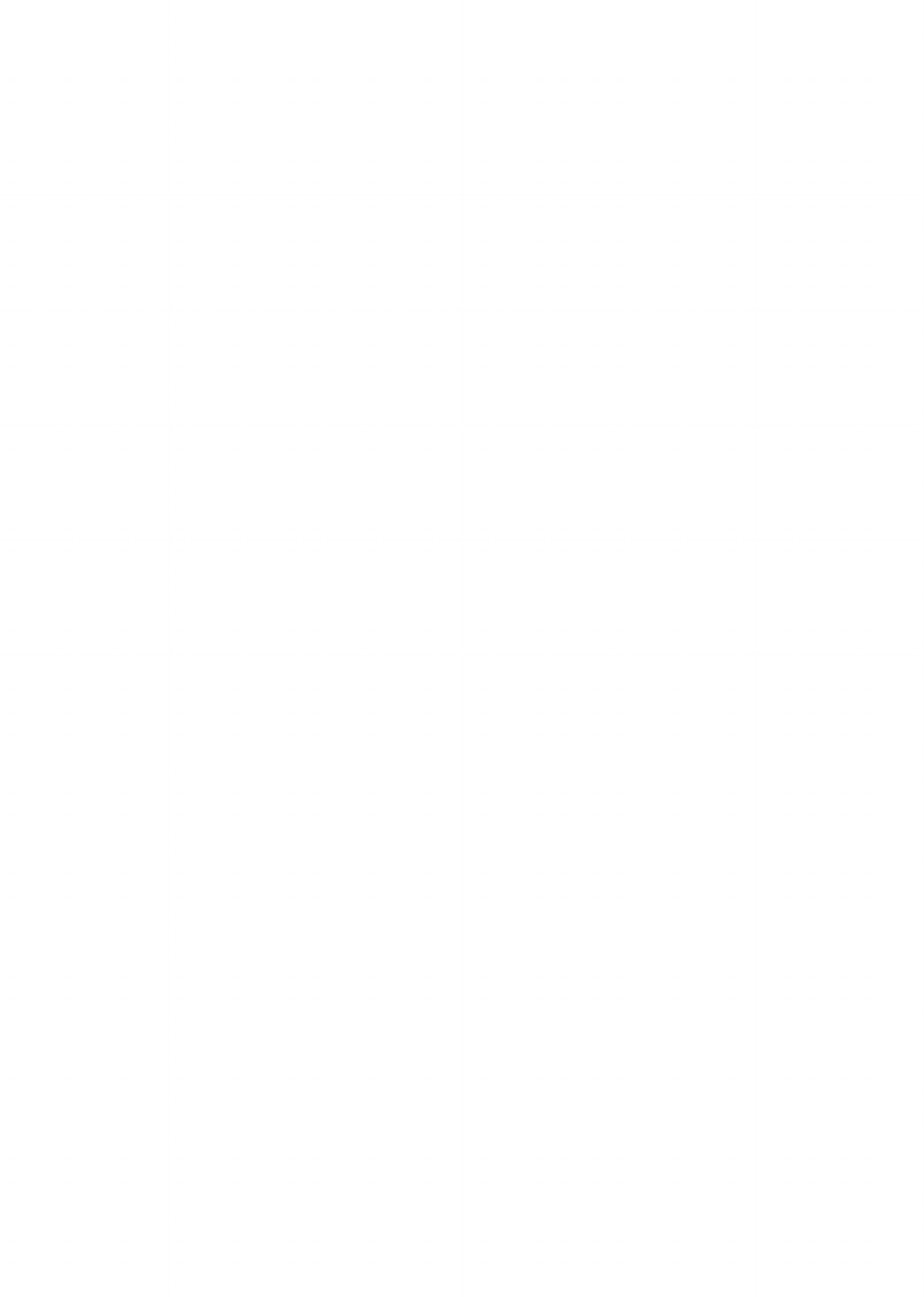Director Environmental Programs, 16-113) and the priority of each of these projects (I13-116). From this policy, it is easy to determine the criticality of an environmental issue at the time of base closure, and the likelihood of funding in order to resolve the issue before turnover of the installation.

This report, accessed by commanders and environmental/resource managers at all levels, is used to plan, program, budget, and forecast costs to manage the environment, practice good environmental stewardship, and to attain compliance with existing laws and regulations. Of critical importance, it is used to identify projects and track the associated costs of these projects. It can be used to estimate future costs of similar projects. This report may be used when a base closure is announced in order to identify all ongoing environmental issues and assess where they are in the process of resolution. It may also helpful in estimating the time required to resolve ongoing issues.

#### Environmental Status Report

The environmental status report is a reporting requirement mandated by the EPR Policy and Guidance (Office of the Director Environmental Programs, I-20). It is intended to measure the status of an installation's environmental program at a given point in time. The report determines the program status by comparing the current conditions of an installation to an Armywide standard. This allows an effective comparison of funding to status. This status report is a useful tool to evaluate progress towards resolving identified environmental issues.

#### Cleanup Strategy

In May 2003, shortly after the release of the EPR policy, the Army Assistant Secretary for Installations and Environment published the road map to guide the Army in attaining its environmental cleanup vision. This guiding principle was entitled "Army Environmental Cleanup Strategic Plan" (Fiori). This strategy uses the ISO <sup>14001</sup> standards as its framework. The strategic plan delineates the mission for cleanup overseas, which is to remediate known imminent and substantial hazards to human health and safety due to environmental contamination caused by the Army (Fiori). It is important to note that domestic environmental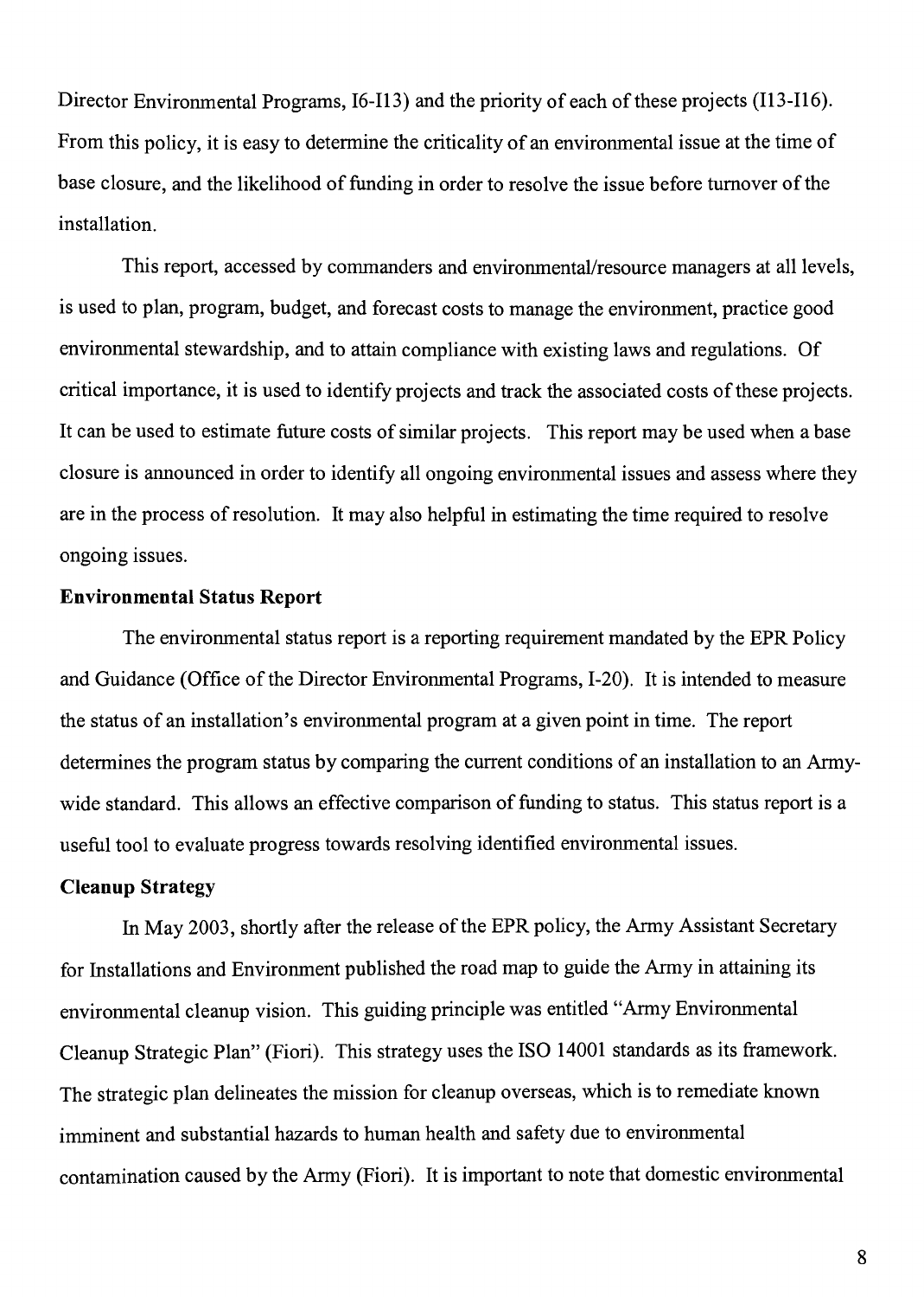policy does not govern Army installations in Germany, and Army installations in Germany are held to a higher standard. When there are different standards between German environmental policy and domestic policy, the policy with the more stringent standard takes precedence. These standards are comprehensively delineated in the Final Governing Standards (FGS). While these FGSs are important for ongoing operations, they have no relevance for bases identified for closure (Office of the Deputy Chief of Staff, Environmental Division).

The Army Environmental Cleanup Strategic Plan is the primary policy that is applicable to DOD installations overseas that are earmarked for closure. (Fiori, 44-48). Responsibility for executing and monitoring base cleanup lies with the Installation Management Regional Office (IMRO). For German installations, this office is located in the city of Heidelberg, Germany.

It is important to understand how hazards are identified and monitored. The local U.S. Army Claims office is primarily responsible for examining known hazardous sites and documenting conditions that exist at each site. This information is provided to the German Claims Office in order to ensure both host nation and U.S. Army local officials have the same information. This information is kept on file for thirty years in the event of a third party claim subsequent to the return of the installation to the host nation. Only third parties (private investors, businesses, etc) are allowed to make claims for costs incurred for clean up of known contaminated sites.

The cleanup mission for overseas locations outlined in this document is similar to the mission identified in DODI 4715.8. It adds additional considerations of "retaining mission/operational capability, maintaining installation access, protection ofhuman health, and applicable international agreements" (Fiori, 45). It also delineates the reporting mechanism for identifying and reporting overseas remediation projects. The Army will report these projects through the Environmental Program Requirements (EPR) report. The Army will review this report and resolve any discrepancies as appropriate.

The Army, in conjunction with the Army Environmental Center, should conduct management review of progress through a semiannual programmatic review of all overseas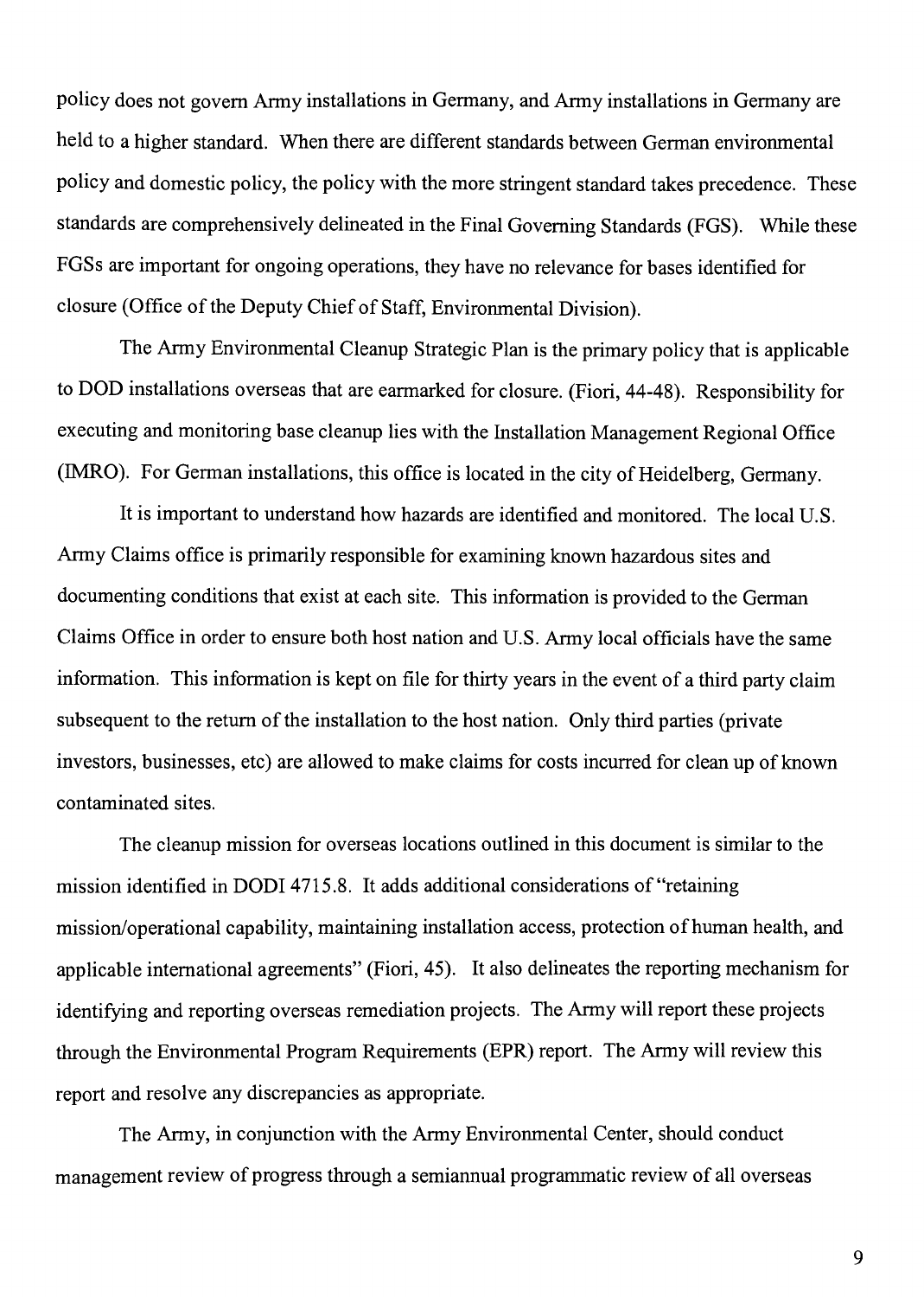remediation projects. Any programmatic issues needing increased visibility, awareness, or monitoring are addressed by the overseas commands during the annual overseas program inprocess-review (IPR) meeting.

#### Base Closure Procedures

On June 27, 2003 IMA Europe presented a briefing on Installation Closure Procedures in relation to the Environmental Perspective (Schommer and Walmsley). The briefing denoted the specific procedures and responsibilities of the parties involved during a US Army base closure. This is basic information taken into account for closures after 2003.

The closure procedures are guided by requirements that are essential for the coordination of a base closure. The proceedings of the closure rely on the organization set forth by the commander. The commander will decide the visitation rights into the facility. The decision is based on the party's legitimate interest. The visits cannot interfere with the usual base operations. These visitations usually include the host nation's landowner, Installation Management Activity (IMA) Claims Office, local fire inspectors, and real estate representatives for the US Army and the host nation. The visitations determine the course of actions for the base closure. Certain aspects like property management within the installation are handled according to ownership of the property. Property that does not belong to the US Army may not be removed without the approval of the host nation. This property includes installed buildings, improvements, structures and all other on site constructions. The removal of property is considered when the host nation identifies an economically feasible use for the property. The property belonging to the US is removed and disbursed according to commander's decisions and relocation procedures. Adjustments to the Environmental Progress Report (EPR) are made during the closure announcement process. The IMA-Europe along with the Area Support Group and Base Support Battalion (BSB) commanders will meet to determine the coordination of the EPR. The BSB Environmental Management Office is in charge of the changes made to the EPR. Host Nation determinations regarding operational changes will included in the EPR. The determination is based on the operational, technical and legal implications of the projects to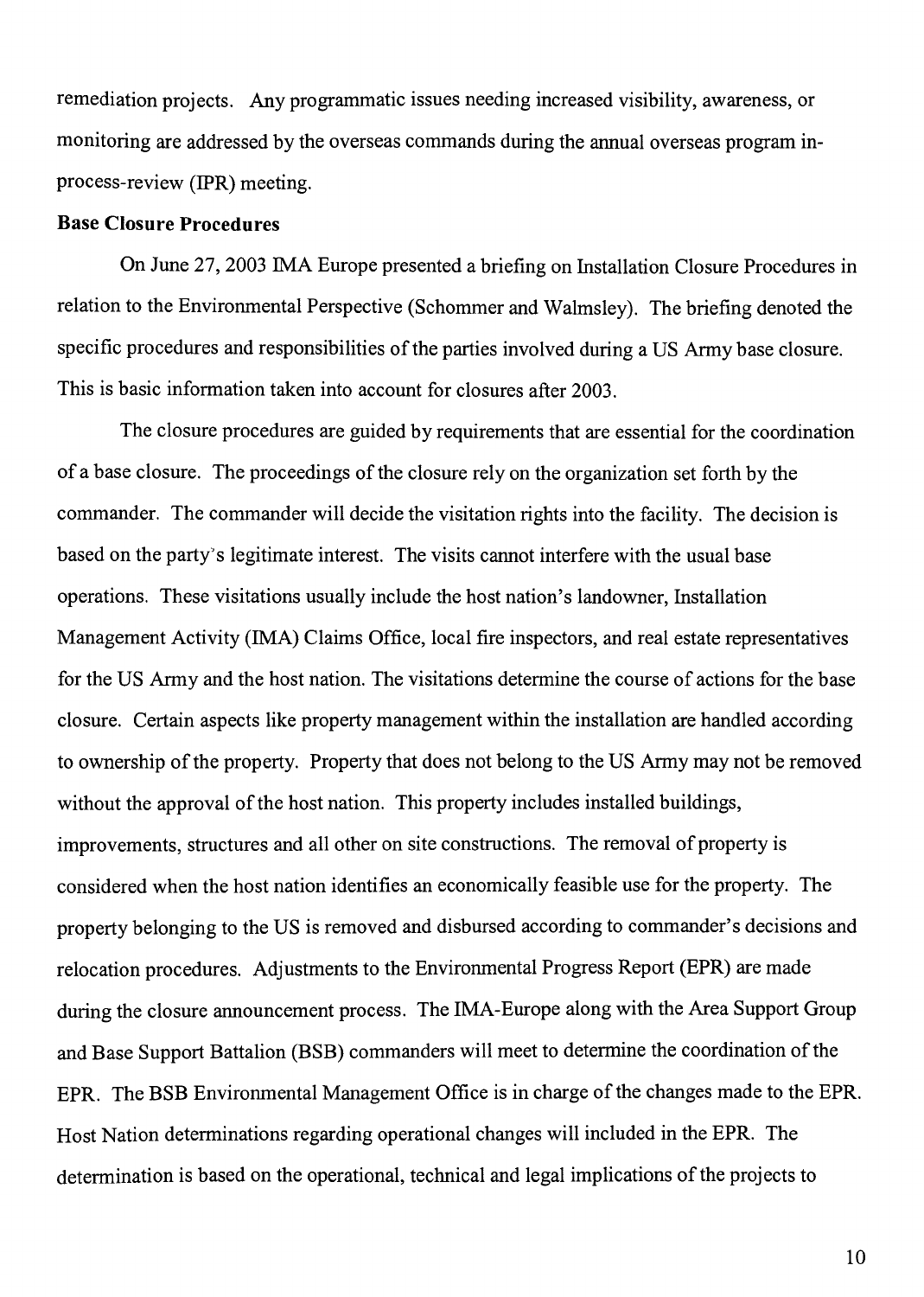include funded and ongoing remediation efforts. Projects that increase residual value are not considered. As part of the EPR update, the costs of the Environmental Management Office (EMO) staff, laboratory analysis costs, and hazardous waste disposal costs are included in order to reduce or raise program management costs. The EMO is responsible for retaining all environmental records, hazardous waste disposal, and tank closures along with providing information for the ESR. According to the FGS (Office of the Deputy Chief of Staff, Environmental Division, 2003), records are required to be kept for use in the EMS development. Liability related reports are kept by the claims office. There are no specific record keeping requirements for the host nation. Permits and any violations to exclude cost information is shared by the HN and the US forces.

The HW/HM disposal is done in conjunction with the generating unit. The unit is responsible for providing proper packing, labeling and for effecting disposal. HM are returned to the unit's supply system. HW is disposed of through the Defense Reutilization Marketing Service International (DRMSI). An updated inventory is made describing the types of hazardous waste generated. The central turn-in points and point of contact individual are established during the first phase of the closure after closure announcement. Necessary inspections are conducted and a review of disposal contracts is performed in order to ensure the proper handling of increased HW.

Tank closure decisions are dependent on host nation determination and these decisions should be in writing. The host nation will determine if the tanks ought to be left empty and clean or filled and this decision is primarily based on the economic benefit of continued use. The host nation must also provide personnel to maintain operation of heating tanks and heating systems. The disposal of real property is based on the use of the property. Underground Storage Tanks (USTs), petroleum, oil, and lubricant (POL) containers and grease separators should be cleaned. Cooking ranges, retention basins and sewers should not be cleaned.

The local administrative element of the base closure is centered in the ASG. The ASG Commander is accountable for the installations funds and efficient transition. The Installation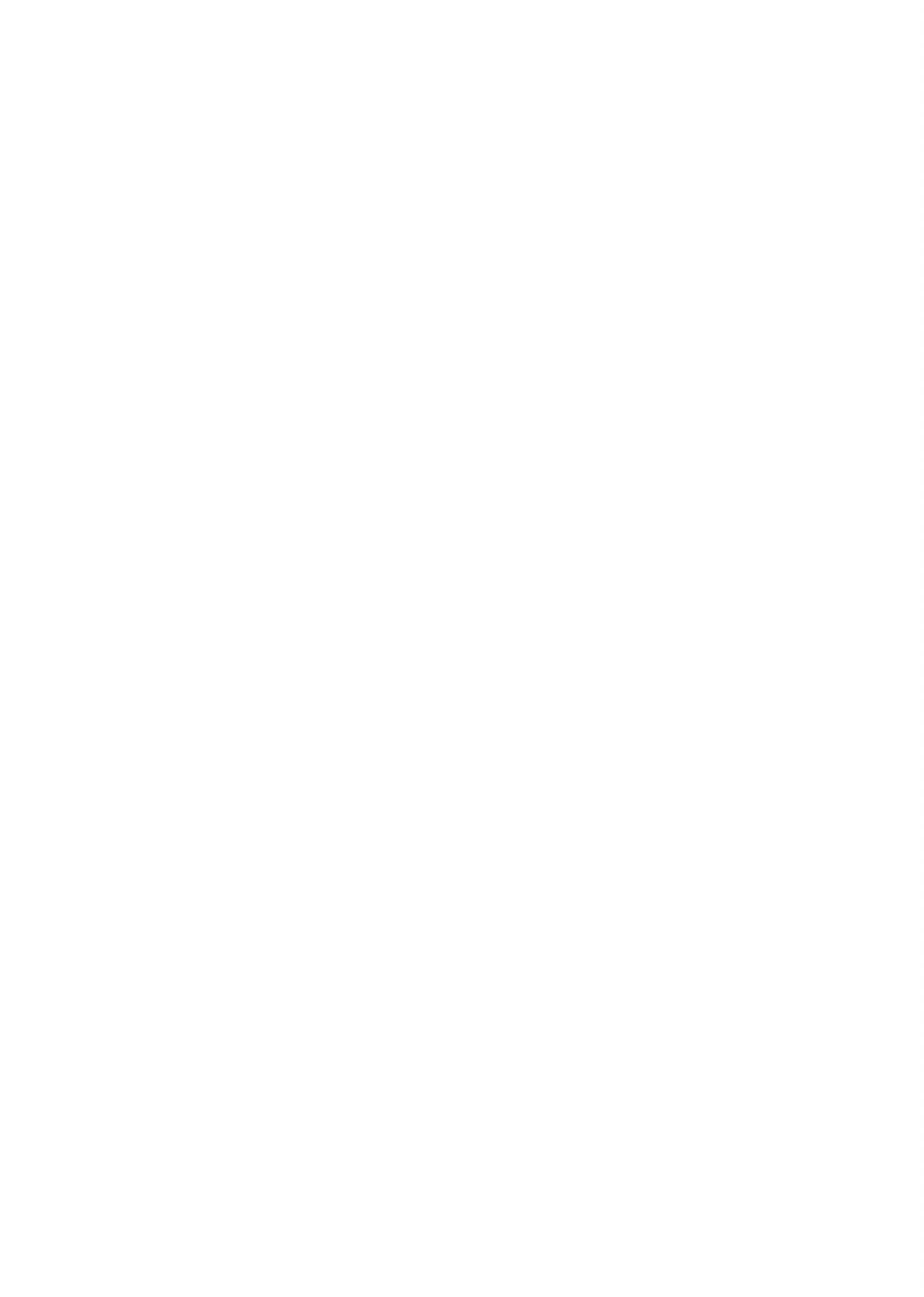Management Agency- Europe (IMA-E) handles the overall administrative aspect. The Environmental Status Report is the responsibility of the IMA-E. The timing of the ESR is determined based on the number of installation that are closing. The ESR contains a determination of the environmental impacts associated with the turnover. The estimated and know clean up costs are also included in the ESR. The ESR is divided into <sup>2</sup> major sections: (1) The Installation Background and Description and (2) the Summary of Environmental Conditions which consists of:

USTs/ASTs

- Sewer

- Sewage Treatment Plant

- Asbestos Survey and Abatement Records

- Landfills in use

Landfills closed

Air Pollution

- Erosion, Deforestation and natural resource damage

Radon Surveys

- Drinking Water

HW/HM

PCBs

- General Environmental Reports

Known Soil and Groundwater contamination

The US Army Claims Service Europe is in charge of gathering the information for the ESR. The claims office conducts a historical investigation and determines the extent of any soil/groundwater contamination. The data is provided to US Army Chief of Staff Europe for the final ESR preparation. The host nation authorities are provided with contamination details. Sites that have third party claims are the only ones to have ongoing remediation projects. After the base closure, IMA provides residual value assistance. The ASG/BSB will respond to HN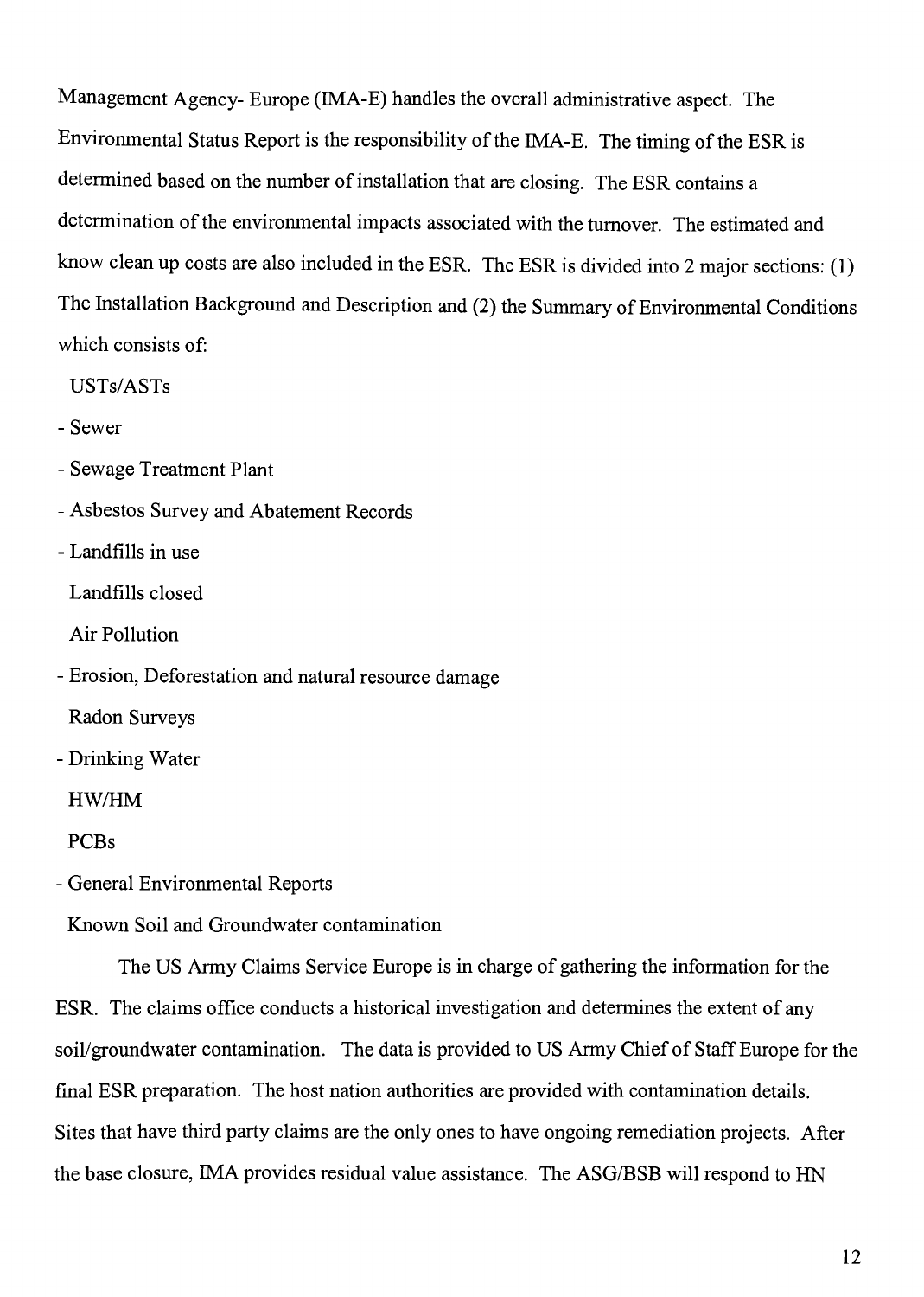data inquires. Any claims dealing with the installations after closure are handled through the Claims Office. Only third Party claims are considered after closure and the German Federal Government cannot make any direct claims.

The National Fire Protection Association (NFPA) guides the fire regulations within the US Army installations. These regulations are more stringent than the fire regulations in Germany. Since most of the constructions in BA and BK were built prior to WWII, only improvements made since by the U.S Army are governed by these standards (Crawford). Host nation laws and regulations vary between German states, and the states of Rhein-Main Platz and Bavaria have different laws.

#### METHODOLOGY

The comparison study denotes the EH&S Management parameters that were used in FY01 and the EH&S Management factors being used in the future closing in (FY04) by the US Army. This study compared laws and regulations, base closure stipulations, and EH&S issues, with particular focus on: hazardous materials, hazardous waste management, ground and drinking water and underground tanks in closing these installations. In the closure of Bad Kreuznach, many of the individuals involved with the closure of the base were no longer available to be contacted, and the research was based on historical documents left behind. Further methodology is outlined in the sections below.

#### Research Methods, Validity, and Analysis

Review of existing documentation and personal interviews were utilized during this work to obtain data pertaining to the EH&S activities used by the US Army in Germany. Background information was studied on the EH&S Management tactics used by the US Army in Germany as well as the recent programs developed. It includes the aspects that form part of the US Army's EH&S strategies. The investigation was based on two US Army military installations in Germany. Data from various sources in relation to each Army base was obtained through textbooks, publications and electronic research, as well as personal interviews. This information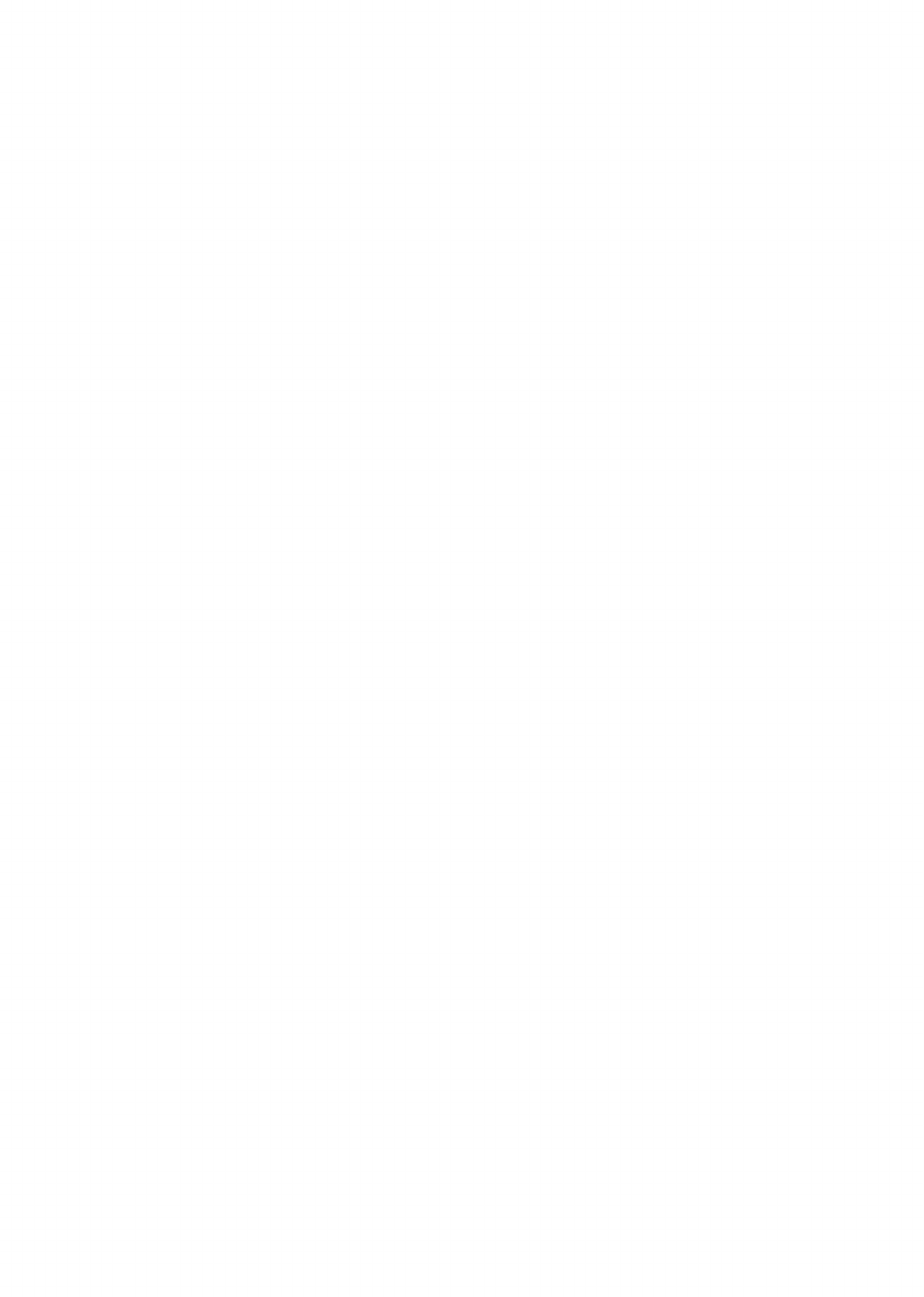was reviewed in order to achieve a comparison of procedures and activities at each base.

Information and data was gathered from the US Army work force. Environmental Engineers, personnel from the Department of Public Works (DPW), and sources from the Installation Management Agency IMA- Europe were contacted starting from an initial contact list and increasing the contacts through recommendations and referrals. The contacts were made predominantly via telephone and other electronic means. Interviews were arranged and audio taped with permission of interviewee. This method enabled active listening, providing the means of going back and reevaluating what the interviewee expressed and said. Specific questions regarding the study were addressed (Appendix C). Additional information regarding other useful contacts was requested from each interviewee.

Due to the delicate matters of this research, the information collection changed throughout the process. The author encountered information that is for military official use only, therefore it cannot be disclosed. Several interviewed parties provided limited data, but by the interviewees' request, their names are not disclosed. Because ofthe classified US Army missions, interviewees could not reveal the status of many of the known turnover issues. This information is provided to the host nation as "Official Use Only" information, and it is not possible to determine which sites pose the most imminent threat, which have the highest priority, and the total cost associated with cleanup of these sites. Interviewees were only permitted to provide information pertaining to the history, land area and existing buildings.

Validity was established through a set pattern of questions in relation to each field. The pattern of questions aided in the determination of truthful and accurate answers. The data was continuously evaluated and verified through in-depth interviews. An interpretation was obtained from the analysis of the sources and applied to the framework of an effective EH&S Management program. A question/interview sheet/research guide was established. Early respondents were contacted again with additional questions arising from later interviews. The results of the questions helped identify areas that needed resolution when conflicting information was provided by the interviewees. Individuals of different organizational backgrounds were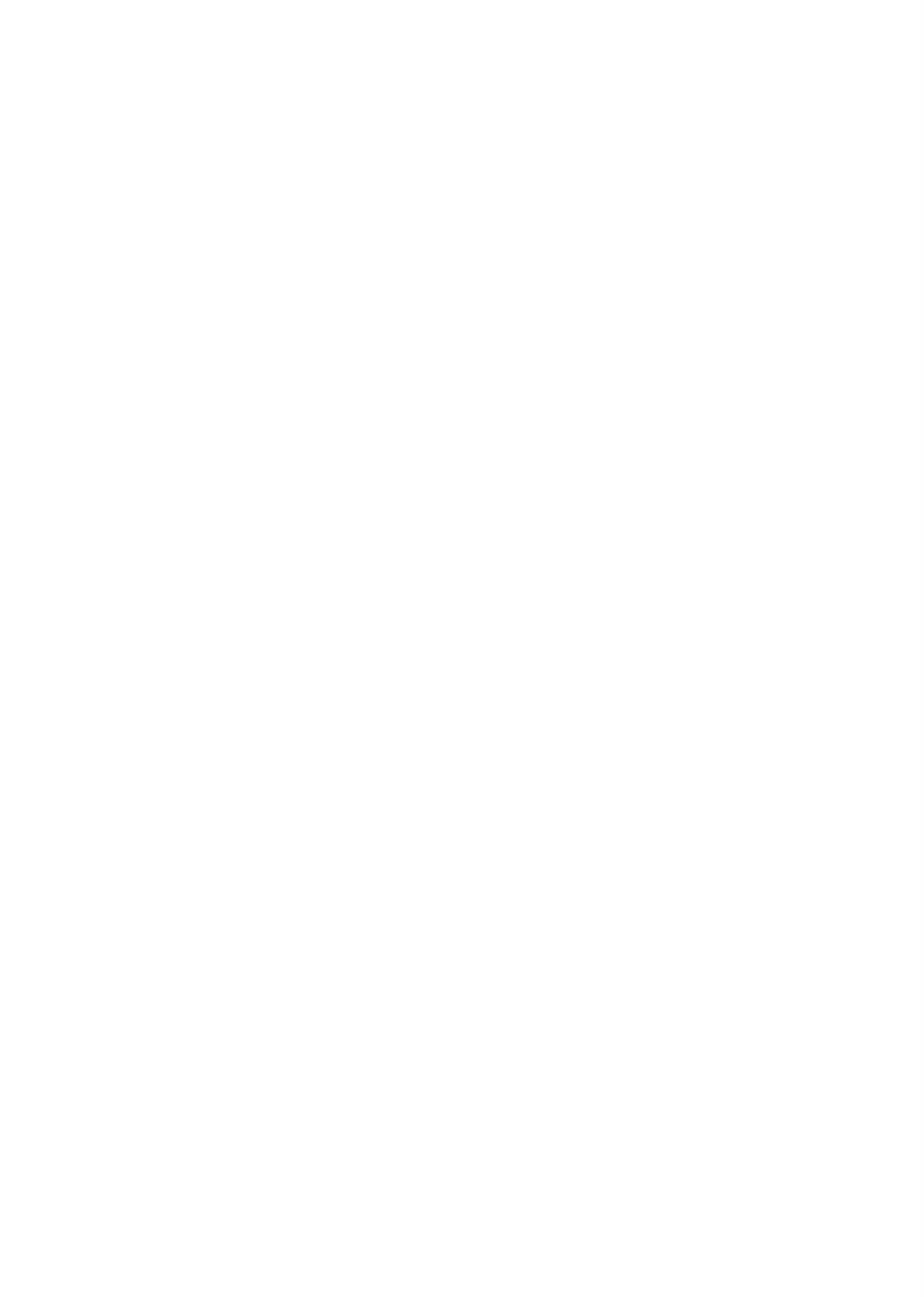interviewed to provide validity to responses.

#### RESULTS

#### Bad Kreuznach

Jurgen Knura, the Chief of the Department of Public Works (DPW) Environmental Office at Bad Kreuznach was interviewed during this research, and was the primary source of present and historical information relating to the closure of the Bad Kreuznach installation. He outlined the process that was used to close and turn over the installation to German federal government in December 2001. Before the installation was turned over, all ongoing projects had to be terminated. Any projects that were partially completed were not finished. After the date was determined to turn over the installation, the German government had no choice but to accept the installation in the condition that it was in at that time. All efforts at remediation had to be completed before this date. Most of the installation was vacant due to deployment. A time period of six months elapsed between the announcement of the closure and the actual closure.

### Closure Procedure

The closure of Bad Kreuznach was outlined in HQUSAREUR OPLAN 4374 (Operation Brilliant Exit), with environmental concerns outlined in Annex E of the plan. An attempt was made to obtain this OPLAN through IMA-E Environmental Branch, Ms. Mary Schommer, but this information was classified. The closure ofBK was expedited by the deployment ofmany of the 1<sup>st</sup> Armor Division units to Iraq in 1992. Upon return, many of these units did not return to the installation, but instead were moved to Wiesbaden, Germany. This allowed the Department of Public Works to collect excess and unwanted materials left behind without having to contend with tenants in the buildings.

The environmental management plan consisted of inventorying, organizing, recycling, and disposal of all items on the installation. The Environmental Program Manager, Jurgen Knura, managed this program. While assessing and inventorying remaining assets posed <sup>a</sup> logistical challenge due to the decrease of personnel, the actual turn in of equipment went well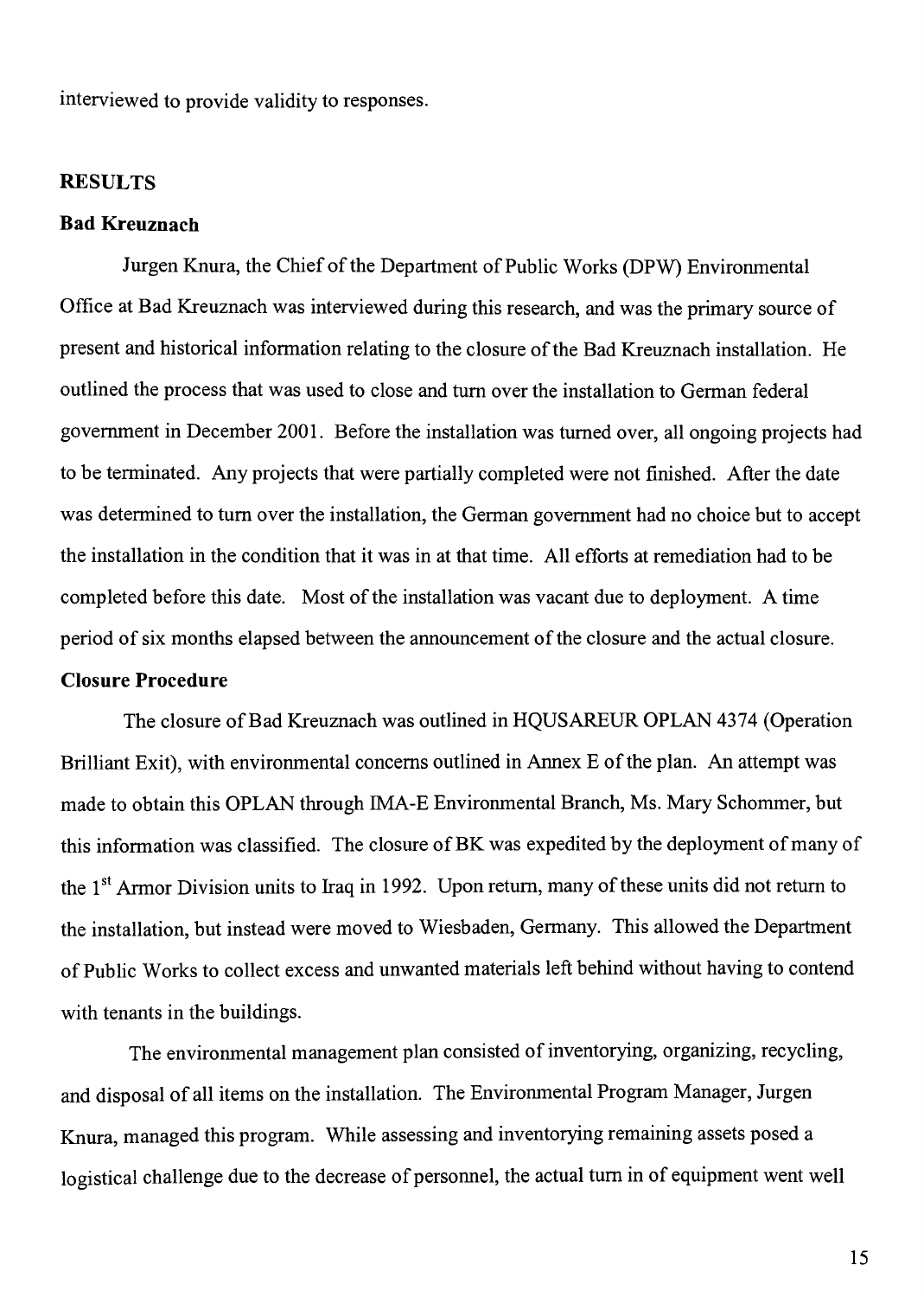with all tenants cooperating to return assets to the installation.

Hazardous waste removal was accomplished by an accumulation point plan. This plan consisted of designated points on the installation (Rose Barracks) where units turned in the hazardous waste (HW) materials. Oversight and quality control was the responsibility of the Defense Reutilization Management Office (DRMO). A contracting company came in once a week, accepted the hazardous waste, and disposed of it in the host nation's state operated disposal facilities. When this plan was implemented in 1990, there were difficulties due to lack of user training and unfamiliarity with procedures. However, by 2001, this process was well established and worked efficiently.

The fueling station required specific measures before it was acceptable for turn over. A contractor removed remaining fuel. The double walled tanks had to be drilled to allow drainage of the fluid between the walls. This fluid ensured proper containment of fuel in the event the inner wall was damaged. These tanks were not dug up, but only closed and secured. Future removal of these tanks will be very expensive, as they cannot be reutilized for their original purpose. Contractors were also required to remove heating fuel from the family housing units.

Special steps were required to ensure the proper closure of the water and wastewater disposal systems. All water lines were closed due to different U.S. and German chlorination standards. German laws allow chlorination in water for disinfection only, and no more than 0.6 mg/L of chlorine may be present after treatment (Wricke, 2). Normal range for U.S. drinking water is between 5 mg/L and 20 mg/L after treatment (EPA, 4). For wastewater disposal, the installation used the BK sewer plant. This plant performed the function of inspecting, dismantling, and securing the sewer pipes and draining the septic system of the hospital.

The only ongoing remediation site is on Marshall Caserne which is <sup>a</sup> ground water sewer system remediation stemming from a dry cleaning facility that was in operation for over 40 years. The Army was required to inform the German federal state of this ground water contamination site before turn over of the installation. This remediation has been ongoing since 1987 and the facility has been out of operation since 1995. There is no known resolution for this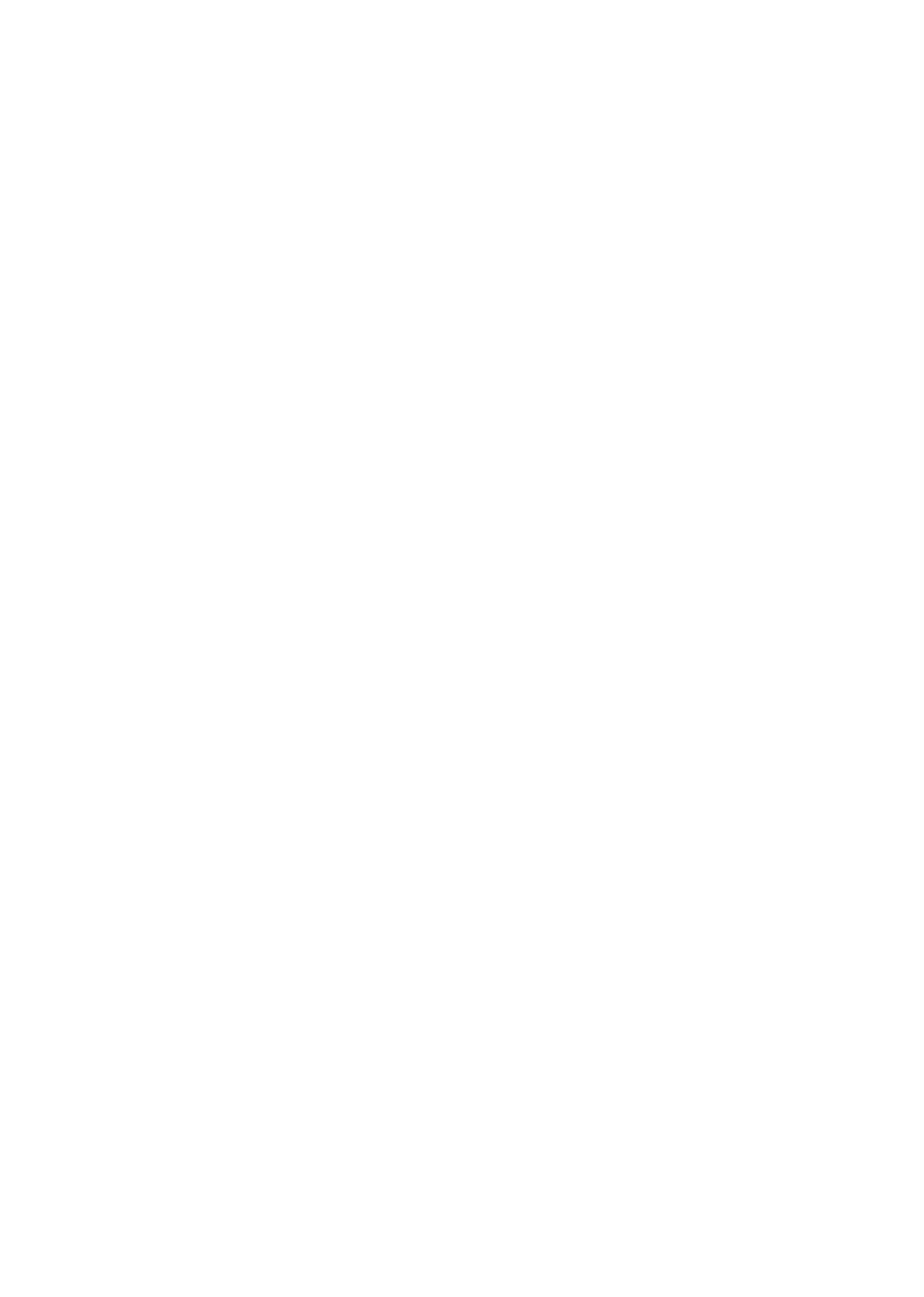remediation site (Knura, Jurgen).

Environmental Status Report for Bad Kreuznach (Installation Management Activity, USAREUR, and 7th Army) was obtained. This document presented a comprehensive plan of the duties and responsibilities of affected organizations during an installation closure, and provided an update of ongoing concerns for the installation. It addressed hazardous waste and material disposal, tank closure, and the ESR of the facility as of May 2001. The ESR documents existing locations of known hazards to include underground tanks, sewer, asbestos, landfills, air pollution, drinking water, HW/HM, PCBs, soil and ground water. It also identifies known sites and clean-up costs, as well as suspected sites of environmental contamination. While the ESR documents ongoing concerns, it is done so only in order to alleviate future liability for the Army.

Additional guidance for the closure of Bad Kreuznach was found on the Internet in the IMA Environmental Smartbook (Environmental Smartbook). As part of the closure, the Army focused only on known and identified hazards, and did not seek to identify and remediate any new hazards that arose after the announced base closure.

#### Bad Aibling

There had been an Occupational Health, Environment, Fire and Safety program (OHEFS) in place at Bad Aibling for some time before closure was announced. This program consisted of nearly two-dozen Standard Operating Procedures (SOPs) addressing such concerns as confined spaces, control of hazardous energy, blood borne pathogens, and forklift operations. The terms for the closure of Bad Aibling were internal standards set by the Environmental Health, Safety and Fire Department along with the Engineering Department.

The responsibility to follow the base closure terms was placed with the Base Closure Team (BCT). This team was composed of active duty personnel as well as civilian components. The team was in charge of identifying environmental and safety issues and implementing controls during the closure procedures.

The BCT guided its procedures according to the BAS Closure Project Management Plan, which was provided to me by Thomas Crawford, Chief of OHEFS at Bad Aibling. The majority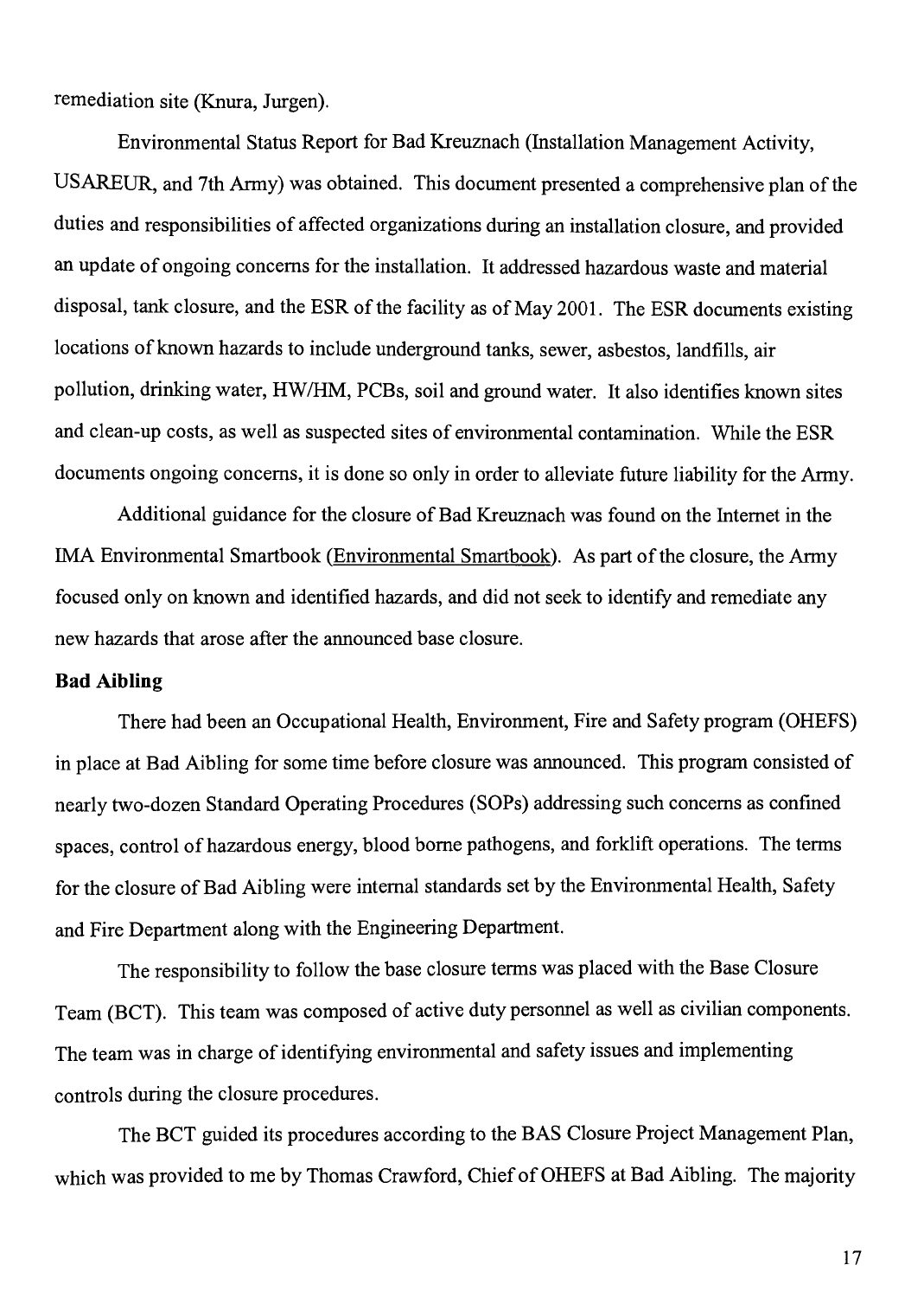of the plan is "For Official Use Only" and many of the items are noted as classified information. The facility return process began in April of 2003, 391 days before final turn over. The initial planning activities began with the coordination of USAREUR and IMA-E Staffs. Inspections of water, sewer and gas to determine conditions commenced in June 2003 and were completed in November 2003. Disposal of hazardous wastes started in June 2003. Closure of all workshops began in June 2003 and will finish in July 2004. 289 days prior to closing, safety activities took place to include Safety/Risk Management training for all military and civilian personnel. Improvement of buildings to meet operational standards began in May 2003. Health screening and physical exams were conducted on all employees to establish health conditions upon termination. The USTs and the water plant are still awaiting host nation determination and a final decision had not been received at the time of the interview.

#### Limitations

The research effort was impacted by the availability of personnel to interview for the closure of Bad Kreuznach and the sensitive nature of the information that forms the basis of this research. The researcher was unable to provide a detailed analysis of the specific  $E H \& S$ concerns remaining at each installation, and report on the ultimate resolution of these issues. While these details would have contributed additional quantifiable information to this paper, their absence did not prohibit the researcher from comparing the relative success of two programs occurring four years apart.

Historical documentation presented an incomplete picture for the closure of Bad Kreuznach, and many concerns may not have been documented. The results obtained from the ongoing closure of Bad Aibling present only a partial picture of the progress being made in closing the base. Many environmental concerns were not resolved prior to the completion of this research, and are not presented here due to continued discussion between the host nation and the US government.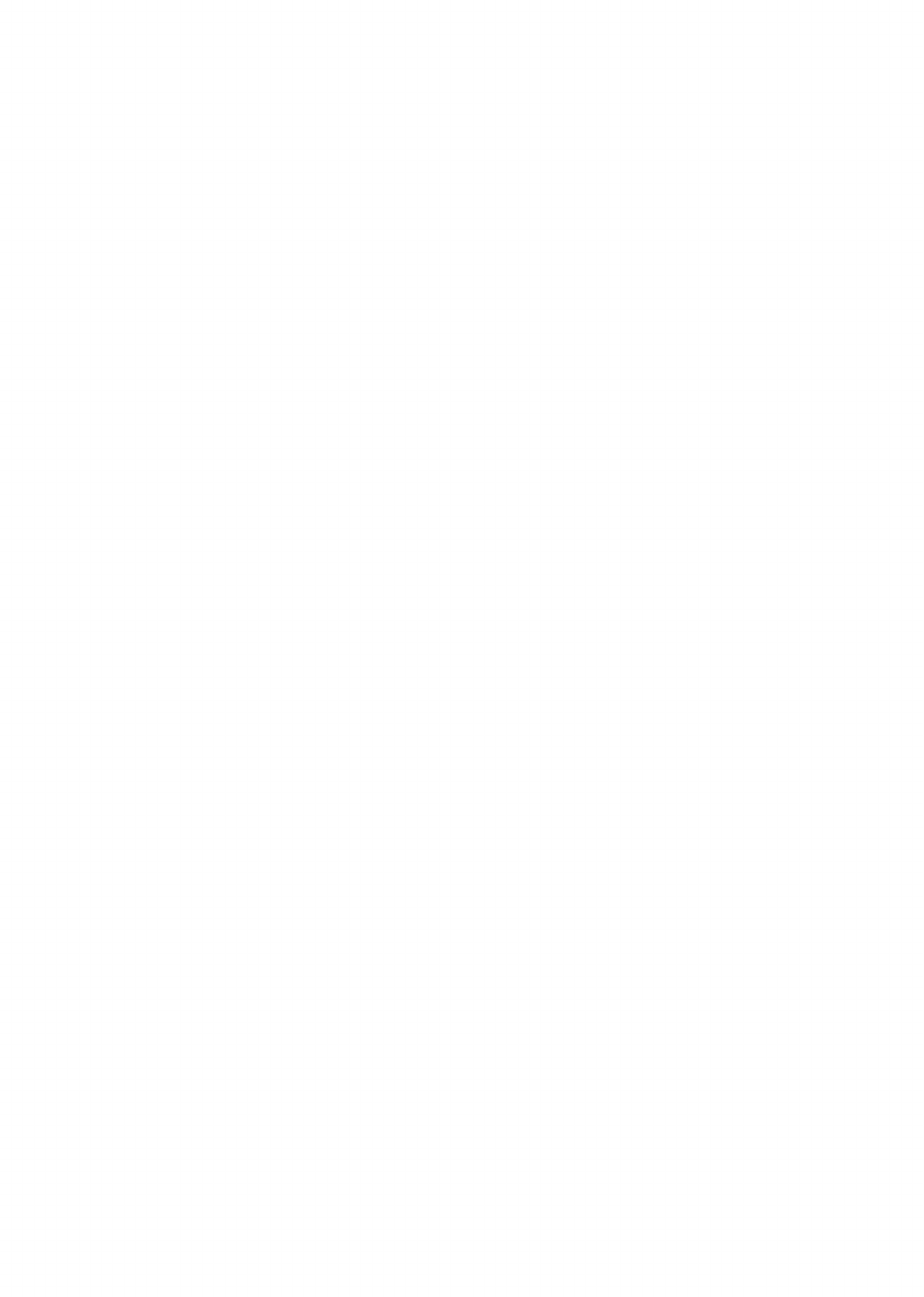#### ANALYSIS AND DISCUSSION

The U.S. Army did not have a comprehensive EH&S program when it closed Bad Kreuznach in 2001 . Its program did not go beyond compliance with regulations. The EHS closure of Bad Kreuznach essentially followed the operational plan, and the base was closed with only one ongoing remediation project. Ongoing environmental issues were addressed and the command attempted to resolve these issues through direct tasking to specific subordinate organizations. The DPW was the one responsible for completing the mission. Some goals were attained in order to remove imminent threats to health and safety and minimizing known hazards to the greatest extent possible, but these goals were not managed by one central agency with knowledge of the scope of the entire closure proceedings. Because of this, actions were uncoordinated and resulted in much duplication of effort and disagreement on priorities and goals. The decision to fill underground tanks with sand and leave them in place at Bad Kreuznach illustrates this point. From the safety perspective, filling them was the best decision, but from the environmental perspective, it would have been best to remove them from the soil and dispose of them in environmentally conscious manner. Environmental goals and indicators were not the most important factor of the base closure. The main focus was set on compliance with Army regulations.

The Army is in the process of implementing its EH&S management program. As part of this, the Army Environmental Center (AEC) published its environmental cleanup strategic plan in May 2003 (Appendix B). This document was <sup>a</sup> tremendous step forward in that it outlined objectives, targets, and success indicators for Army remediation overseas. The plan provides a basis for the development of an Environmental Health & Safety Management program. This document can be used to assess and measure the success ofremediation efforts prior to turnover of the installation to the German government. It provides the framework for effectively monitoring environmental issues as they are identified, and it gives the DOD the ability to manage, fund, and remediate known environmental hazards in order to reduce the difficulty in turning over facilities for future base closures. Target 2.2 ofthis policy indicates the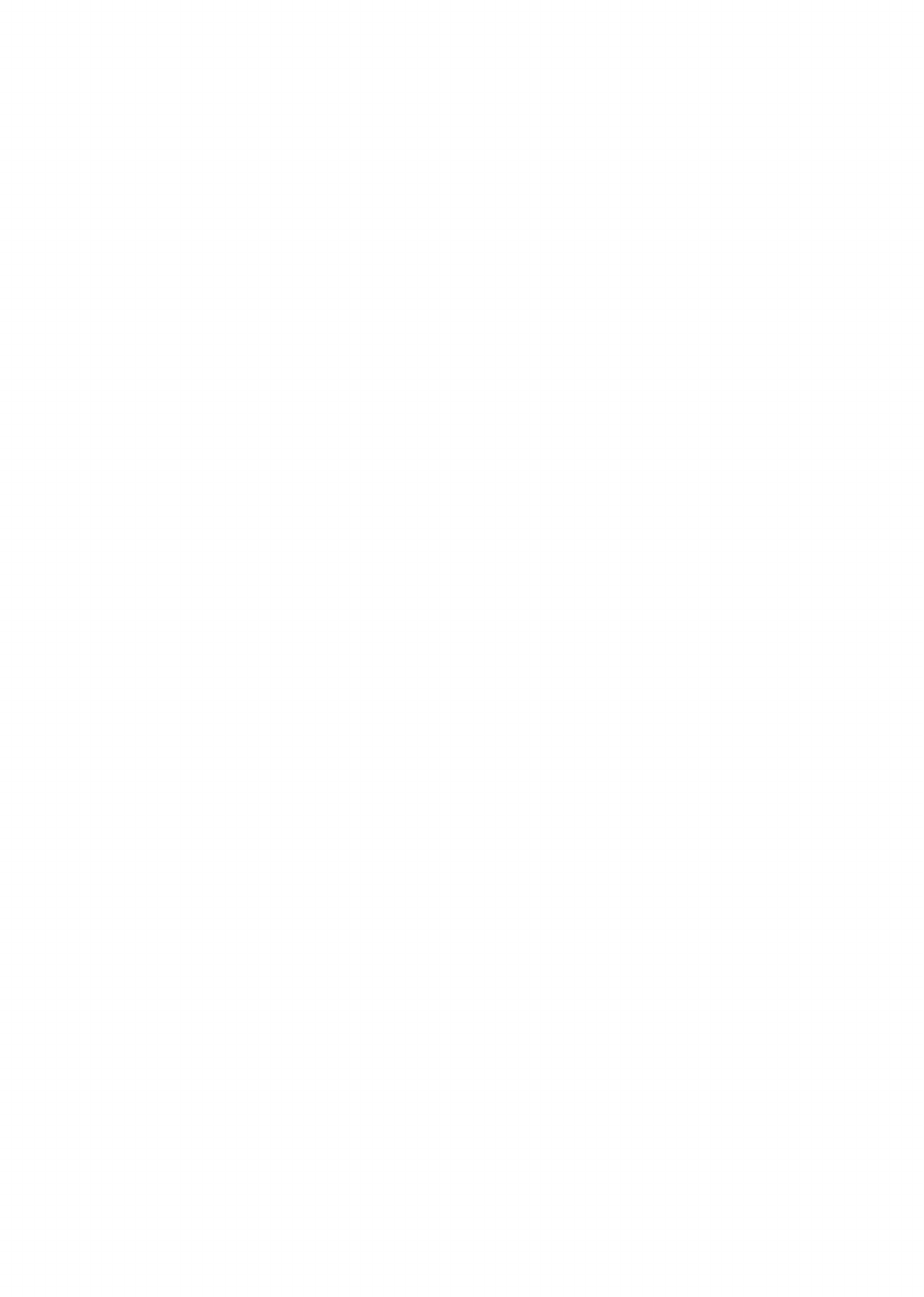Army will develop and implement a relative risk prioritization system for overseas remediation sites within one year of discovery, and will accomplish this by the end of FY2005. Additionally, the Army is establishing an environmental database that will contain all known contamination sites, but this will not be completed until FY2007.

It is evident from this research, that this policy had little impact on the closure at Bad Aibling, and the EH&S management continues to be fragmented. Because of the classified mission of Bad Aibling Station, interviewees could not reveal the status of many of the known contamination sites. This information is provided to the host nation as "Official Use Only" information, and it is not possible to determine which sites pose the most imminent threat, which have the highest priority, and the total cost associated with cleanup of these sites. Contamination sites will only be evident after subsequent turnover of the installation to the German government and a full independent survey has been conducted.

Each BSB was required to complete a comprehensive cultural and historical assessment in order to establish geographic location, land usage characteristics, and identify responsibility for each activity. The documentation for Bad Kreuznach is now considered only for interested parties involved in the purchase of the land and assets. The assessment for Bad Aibling is in the process of completion, and the information is still considered classified. Interviewees were only permitted to provide information pertaining to the history, land area and existing buildings. This allowed people involved in the closure of Bad Aibling to more easily organize the closure.

Because Bad Aibling is still awaiting a decision by the host nation on the final use of the USTs/ ASTs and water plant, it was not possible to perform a comparison of procedures used during these operations. The claims office will maintain historical documentation on the base status prior to closing and thereafter. The plan for Bad Aibling included health exams for those employees who were terminating their jobs. This clearly shows the intent of integrating health management as part of the EH&S management into the closure procedures. Their program was limited in that it did not show how future health risks could be avoided for the communities settling on the land previously occupied by the installation. There is only speculation as to how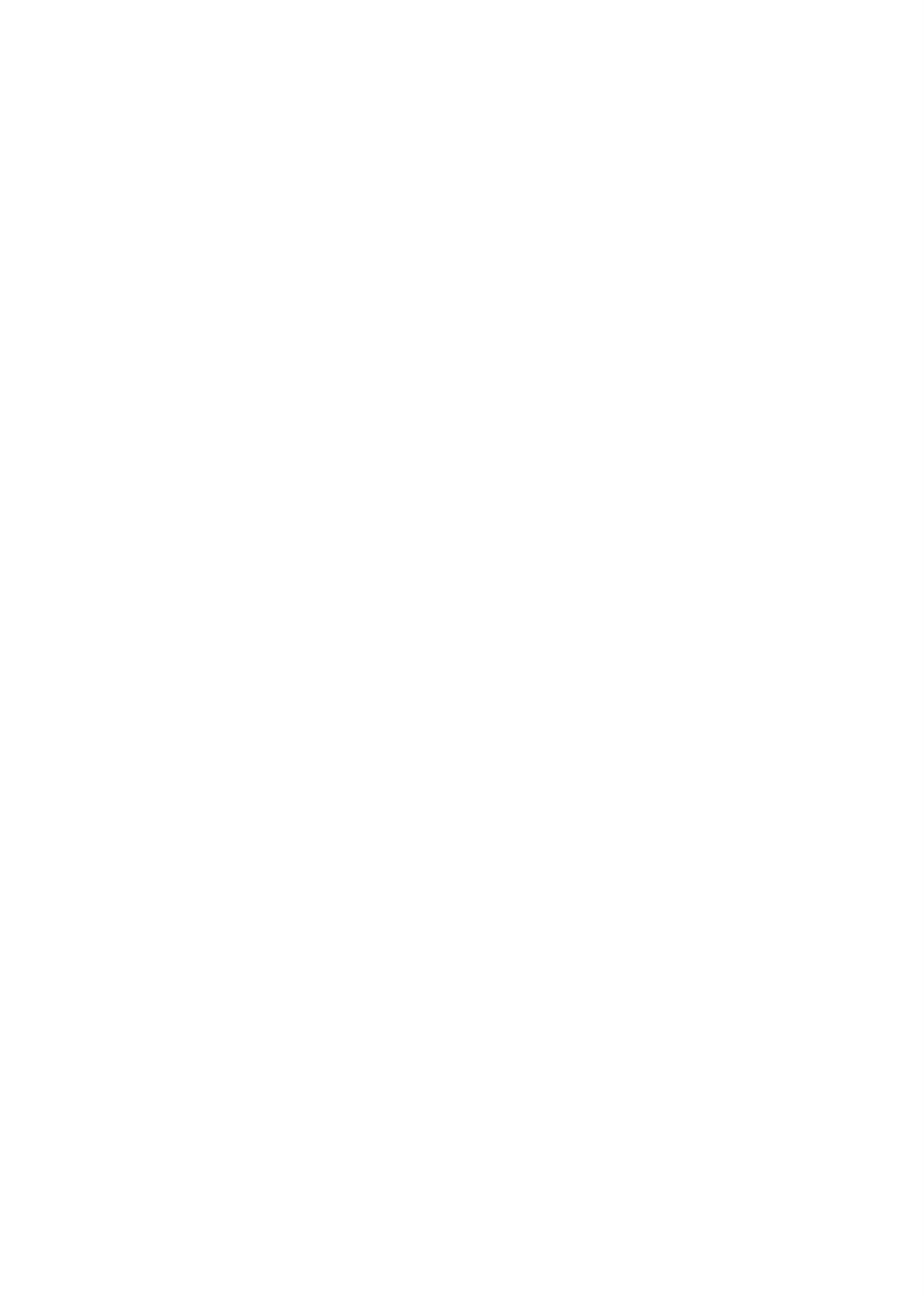these risks will be managed when this time comes.

For Bad Aibling, the main priority for closure was the safety of the teams. This also shows a clear integration of EH&S Management in the closure procedures. In contrast, during the Bad Kreuznach base closure, safety issues were not a priority. The plan for Bad Aibling base closure up to the time of this research has been followed without restraints, with the exception of the unresolved issues pertaining to the tank closures, the water treatment plant, and the housing heating plants. The responsible parties planned the closure, tasks that needed to be accomplished, and the estimated timeline required to complete these tasks. They then took necessary action in order to complete the base closure in a timely manner.

Future use of the land is important when considering the EH&S management program at each installation. The actions taken by the DPW during the closure of Bad Kreuznach have hindered the economical benefit of the premises. The base closure for Bad Aibling has taken into consideration the priorities and desires of the local German community, and there are many potential use projects already planned.

#### CONCLUSIONS AND RECOMMENDATIONS

This research makes an assessment of the changes occurring in the US Army's EH&S management programs in place during base closures occurring in 2001 and 2004. The researcher assessed the programs in place at the time of each closure, and the integration of each element of the EH&S management program. Despite limited sources of information and restricted disclosure of information surrounding the base closures, these goals were achieved.

Looking to the future, the Army must better integrate the health and safety management aspects of EH&S into its daily operations in order to realize the effects of an integrated program. To integrate, the U.S. Army must identify an agency that is ultimately responsible for making decisions in regard to issues relating to EH&S management. Currently, responsibility lies with multiple agencies to include the base support battalion, the Installation Management Agency (IMA), US Army Center for Health Promotion and Preventive Medicine (USACHPPM), and the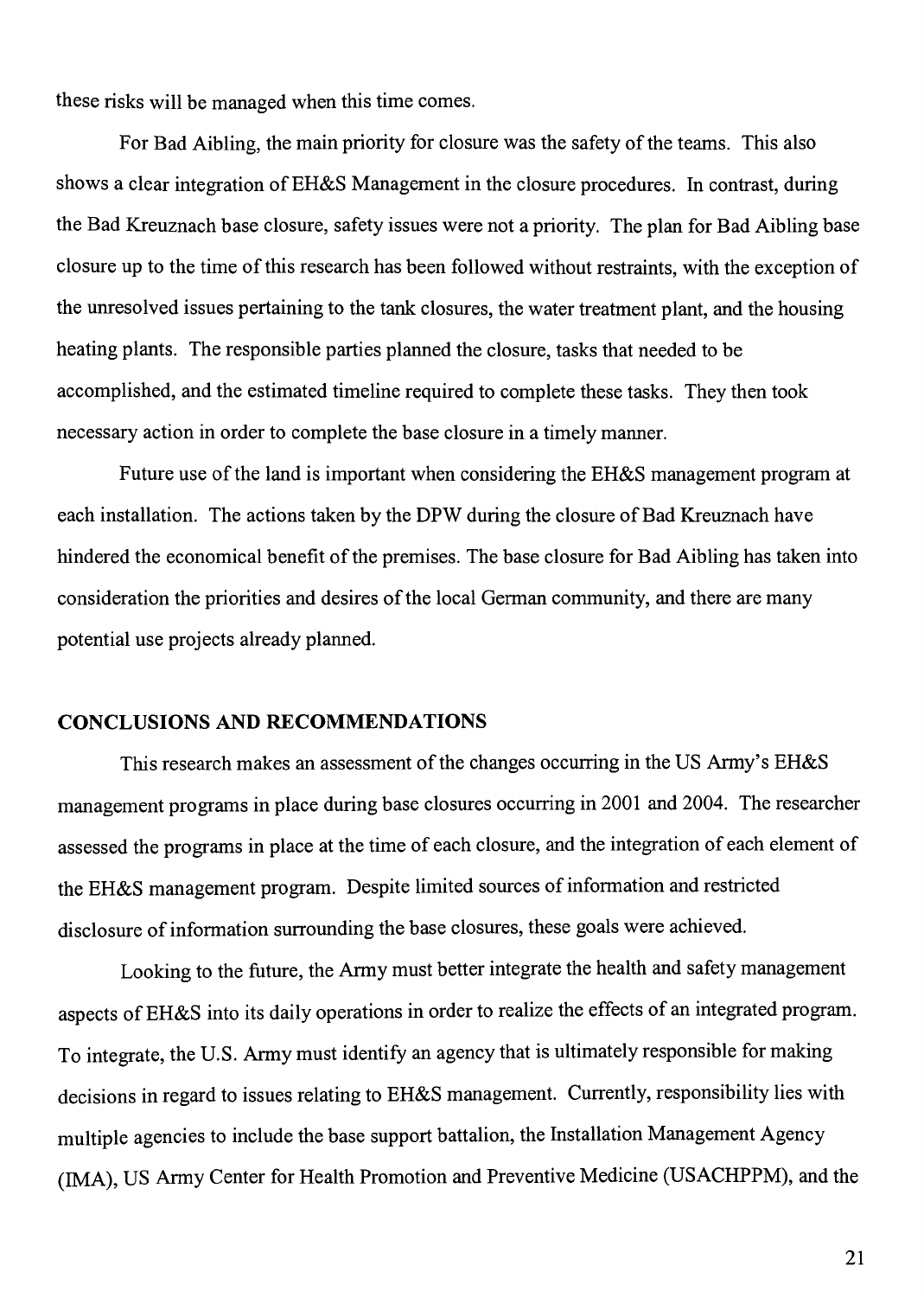priorities oftenant unit commanders. Based on this research, the best-suited agency to handle this responsibility and provide comprehensive coordination of closure activities is the IMA. Currently, it is the BSB that operates each installation and is responsible for monitoring daily activities and projects on the installation. The BSB should coordinate closely with the IMA and provide continuous feedback on closure progress and receive guidance as EH&S management issues arise. USACHPPM must also coordinate with the IMA in order to address health issues as they arise, and provide assistance based on previous lessons learned. This will minimize detrimental effects of hazards on employee health as bases are closed. In order to achieve this coordination, USACHPPM may have to become a subordinate agency under the IMA.

In 2004, the Army took strides to incorporate an environmental management system into its ongoing base operations. It has improved the process of closure and turnover of installations through policies set forth in the Army Environmental Cleanup Strategy and specifically, Army Remediation Overseas. Close adherence to the objectives, targets, and success indicators outlined in this policy should ensure the Army is able to minimize the environmental impact as bases operations continue. It is recommended that the health and safety goals and targets should receive additional emphasis and be further integrated into the process. This will ensure an operational system that encompasses every aspect of an EH&S management system. This management system will ultimately reduce the cost to the government when the land is returned to the host nation.

Focusing only on known hazards when a base closure is announced is short sighted on the Army's part. By actively identifying health and safety risks as well as estimating remediation costs, the Army can adequately fund and plan resources in order to minimize the effects of potential contamination sites. The Cleanup Strategy set forth by the US Army is a step forward in organizing subordinate activities such as the Installation Management Agency, each Area Support Group and Base Support Battalion. The Cleanup Strategy also places a priority on the preservation of the environment and ensuring the future safety of residents and businesses that occupy the area.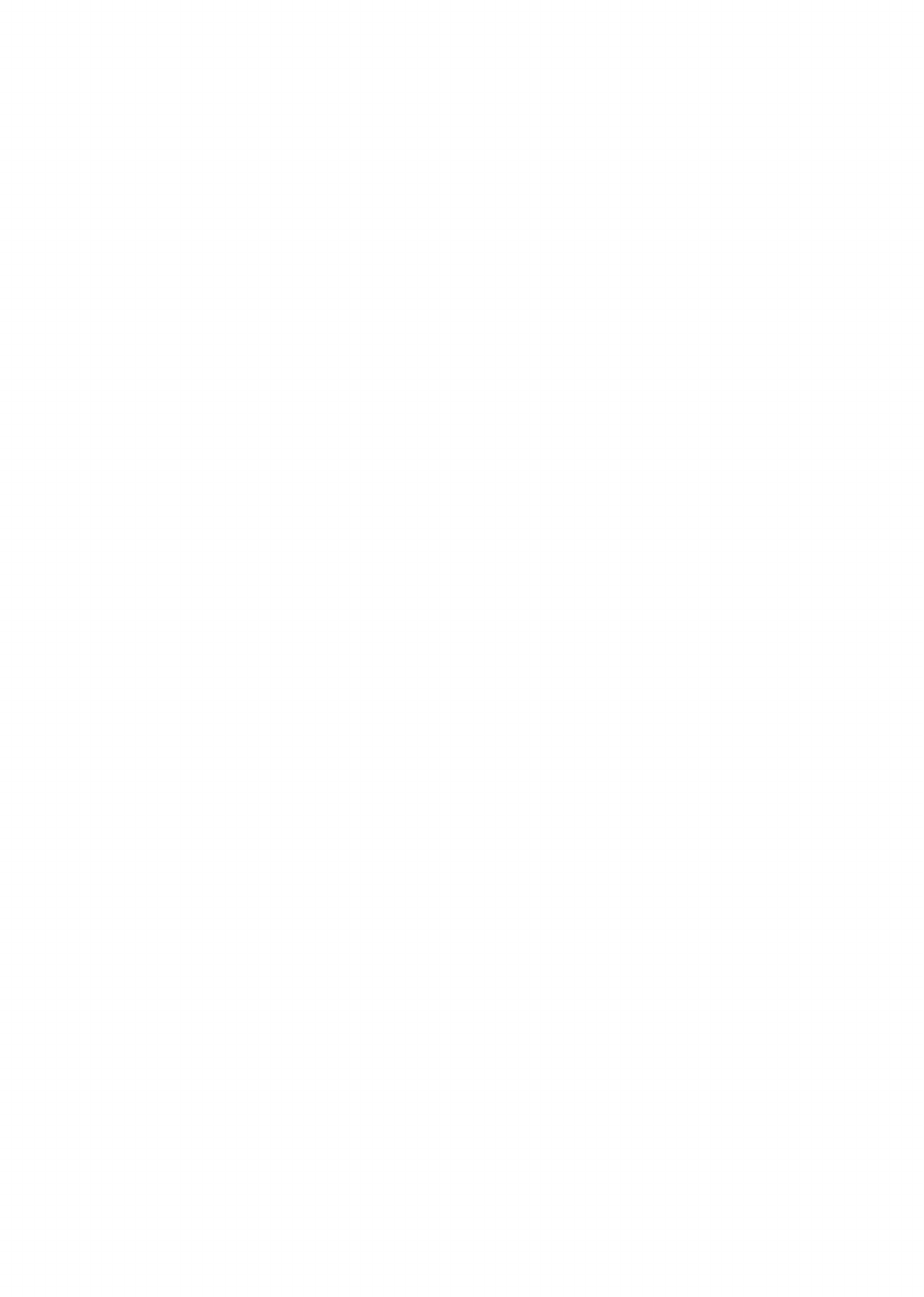### BIBLIOGRAPHY

- About USACHPPM. Ed. Unknown. USACHPPM. <sup>12</sup> Apr. 2004 <http://chppmwww.apgea.army.mil/aboutus.asp>.
- AR 870-5, Military History: Responsibilities, Policies, and Procedures . Ed. USAREUR History Office. US Army Europe. <sup>7</sup> Feb. 2004 <http://www.history.hqusareur.army.mil/ pubs.htm>.
- Army Environmental Cleanup Strategy. Ed. Mario Fiori. April 2003. Installations and Environment. 21 Mar. 2004 <http://aec.army.mil/usaec/cleanup/strategy03.pdf>.
- Bacheler, Monica, Pre-FS Bad Aibling Davs. Ed. 701 ST MI Brigade. September 1997. 701 St MI Brigade. 05 Jan. 2004 <http://www.usafsa.org/ASABadAibling.htm>.
- Bad Kreuznach. Germany. Ed. Unknown. Nov. 2002. Global Security.org. <sup>5</sup> Jan. 2004 <http://www.globalsecurity.org/military/facility/bad-kreuznach.htm>.
- Crawford, Thomas A. Personal Interview. 13 Apr 2004.
- Czucka, Tony. US to Shut Spy Station in Germany. <sup>12</sup> Dec. 2003 <http://www.usafsa.org/ FSAcurrnews/BadAiblingClosure.htm>
- Cunningham, Keith B., and Andreas Klemmer, eds. Report 4 Restructuring the US Military Bases in Germany; Scope, Impacts and Opportunities. Bonn: n.p., 1995. 6 Feb. 2003 <http://www.bicc.de/publications/reports/report04/report4.pdf>.
- DOD Instruction 4715.8 Environmental Remediation for DOD Activities Overseas. January 1992. Office of Secretary of Defense. 26 Jan. 2004.

<https://www.denix.osd.mil/denix/Public/ES-Programs/Intl/Overseas/overseas.html>.

Environmental Law of DOD Installations Overseas. Ed. Unknown. Denix. 26 Jan. 2004

<https://www.denix.osd.mil/denix/Public/Library/Overseas/lawbookl.html>.

Environmental Smartbook - Host Nation - Installation Realignment and Closure. Ed. Unk. Nov. 2000. HQUSAREUR. <sup>15</sup> Apr. 2004 <https://engnet.hqusareur.army.mil/environmental/ Smartbook/Closure.htm>.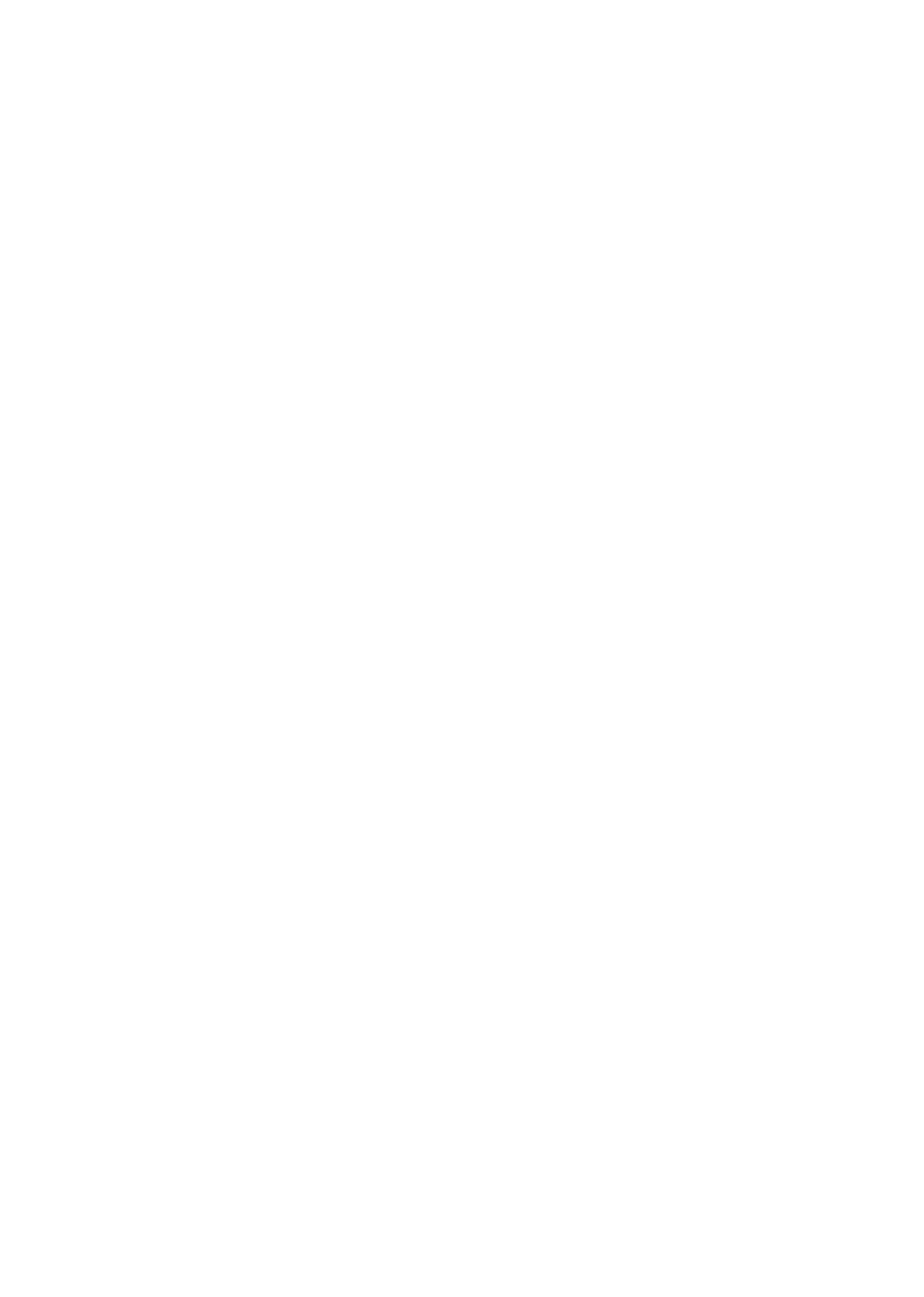History of Bad Kreuznach Installations. Ed. 410 Base Support Bat. Files. 1992. 410 BSB. 05 Jan. 2004 (410 BSB)<http://usarmygermany.com/USAREUR\_city\_BadKreuznach. htm>.

Knura, Jurgen. Personal Interview. 06 Apr. 2004.

Office of the Deputy Chief of Staff, Environmental Division. U.S. Department of Defense

Environmental Final Governing Stadards Germany, n.p.: HQ USAREUR & 7th Army, 2003.

- Office of the Director Environmental Programs. Policy and Guidance for Identifying U.S. Army Environmental Program Requirements. 2002
- Schommer, Mary, and Craig Walmsley. "Installation Closure Procedures Environmental Perspective." IMA -Europe, <sup>27</sup> June 2003.
- Water and Wastewater Disinfection. Wricke, B. DVGW. 17 Feb. 2004 <http://www.dvgw. de.iwa\_wdisif.pdf>.
- Wastewater Technology Fact Sheet- Chlorine Disinfection. Ed. Unknown. Sep. 1999. Environmental Protection Agency. 17 Apr. 2004 <http://www.epa.gov/owmitaet/ mtb/chlo.pdf>.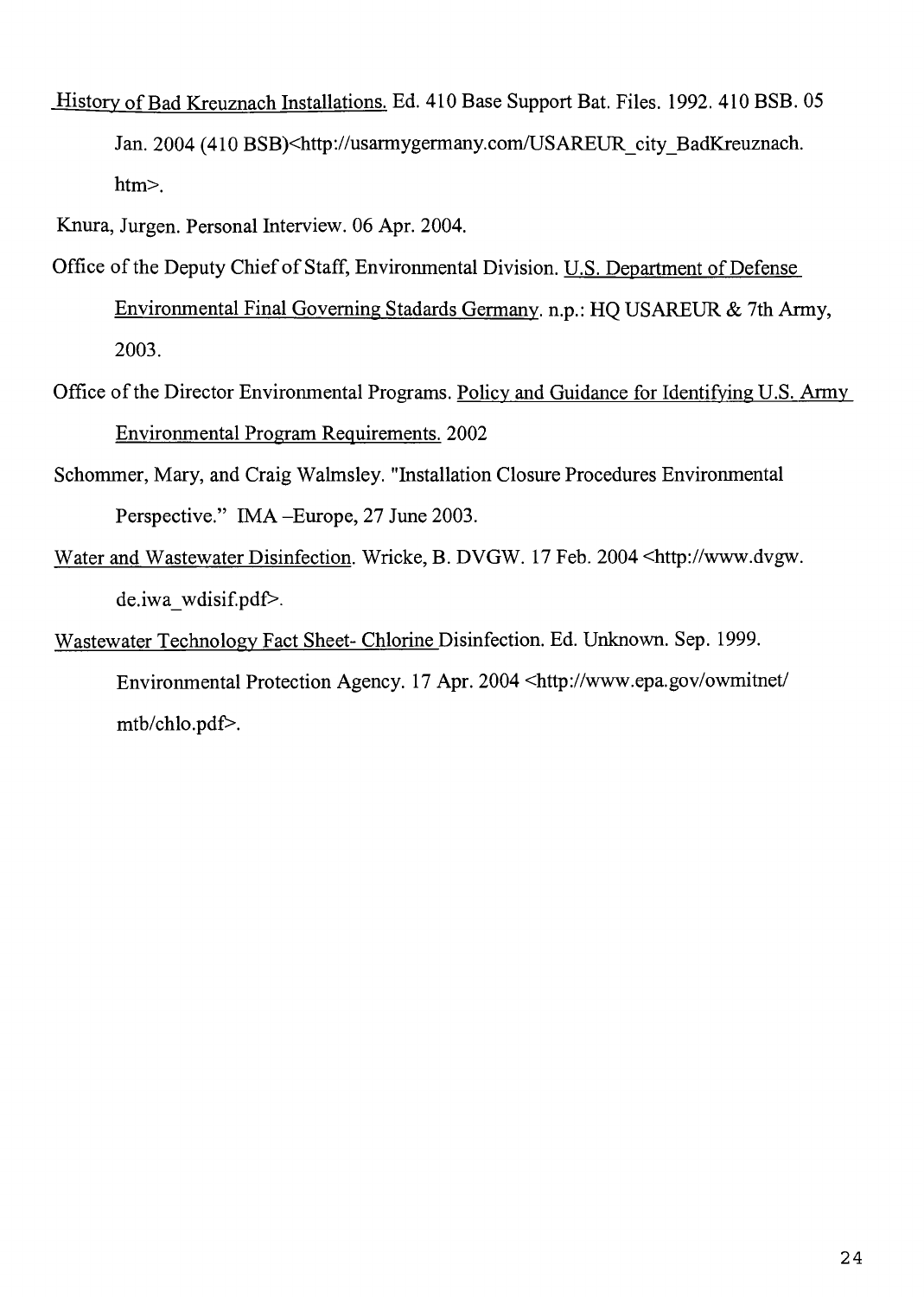February 2, 1998

USD(A&T)SUBJECT: Environmental Remediation for DOD Activities Overseas

References:

(a) Deputy Secretary of Defense Memorandum, "Environmental Remediation Policy for DOD Activities Overseas," October 18, <sup>1995</sup>

(b) DOD Instruction 4715.5, "Management of Environmental Compliance at Overseas Installations," April 22, <sup>1996</sup>

(c) DOD Directive 5530.3, "International Agreements," June 11, 19871.

# 1. PURPOSE

This Instruction:

1.1. Implements policy, assigns responsibilities and prescribes procedures under reference (a) for remediation of environmental contamination on DOD installations or facilities or caused by DOD operations outside the United States.

1.2. Is for the internal management of the Department of Defense and does not create any independent right enforceable against the Department of Defense, the United States, or their officers, agents, or employees.

1.3. Supersedes previous guidance that is inconsistent with its provisions.

1.4. Does not supersede or amend any existing agreement respecting remediation of DOD environmental contamination outside the United States.

# 2. APPLICABILITY AND SCOPE

2.1. This Instruction applies to:

2.1.1. The Office of the Secretary of Defense, the Military Departments (including the Coast Guard when it is operating as a Military Service in the Navy), the Chairman of the Joint Chiefs of Staff, the Combatant Commands, the Office of the Inspector General of the Department of Defense, the Defense Agencies, and the DOD Field Activities, including any other integral DOD organizational entity or instrumentality established to perform a government function (hereafter referred to collectively as "the DOD Components").

2.1.2. Remediation of environmental contamination on DOD facilities or installations outside the United States, including DOD activities on host-nation installations or facilities.

2.1.3. Remediation of environmental contamination caused by current DOD operations, including training, which occurs off a DOD installation or facility outside and the United States. Such operations do not include operations connected with actual or threatened hostilities, security assistance programs, peacekeeping missions, or relief operations. Such operations also do not include logistics, maintenance, or administrative support functions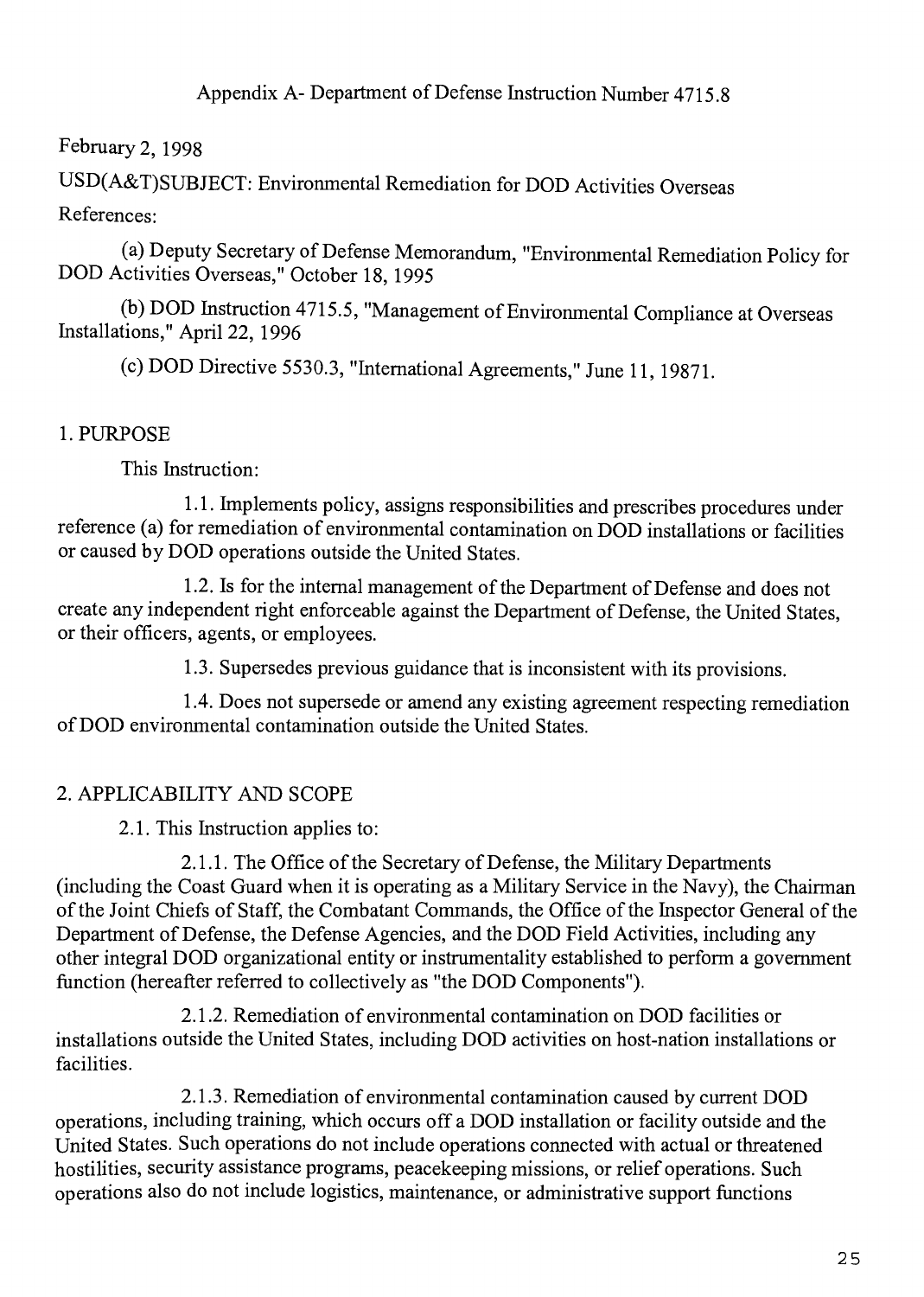provided by a contractor off base.

2.2. This Instruction does not apply to:

2.2.1. Actions to remedy environmental contamination that are covered by requirements in environmental annexes to operation orders and similar operational directives, or to requirements issued under DOD Instruction 4715.5 (reference (b)), either in country-specific Final Governing Standards or, where no Final Governing Standards have been issued, in the Overseas Environmental Baseline Guidance Document.

2.2.2. The civil works function of the Department of the Army.

2.3. For purposes of this Instruction, "United States" means the several States of the United States, the District of Columbia, the Commonwealth of Puerto Rico, Guam, American Samoa, the United States Virgin Islands, the Commonwealth of Northern Marianas, any other territory or possession over which the United States has jurisdiction, and associated navigable waters, contiguous zones, and ocean waters of which the natural resources are under the exclusive management authority of the United States.

# 3. POLICY

The DOD Components shall, in accordance with the specific limitations contained in Sections <sup>5</sup> and 6 of this Instruction, remedy known environmental contamination caused by DOD operations outside the United States.

# 4. RESPONSIBILITIES

4.1. The Deputy Under Secretary of Defense for Environmental Security, under the Under Secretary of Defense for Acquisition and Technology, shall:

4.1.1. Provide guidance on policy for remediation of overseas environmental contamination.4.1.2. Resolve a DOD Component's objections to a Combatant Commander's resolution of a dispute between the DOD Component and the Executive Agent if such objection is properly referred to the Deputy Undersecretary of Defense for Environmental Security.

4.2. The Heads of the DOD Components shall:

4.2.1. Remedy known environmental contamination to the extent required by this Instruction and the country-specific policy established by Environmental Executive Agents as set out in paragraph 4.2.3. 1, below.

4.2.2. Resolve site-specific issues such as approving strategies for remediation and determining how best to use DOD Component resources.

4.2.3. Carry out or delegate the responsibilities of Environmental Executive Agents for particular nations when designated by the Department of Defense under DOD Instruction 4715.5 (reference (b)), including the following:

4.2.3.1. Establish country-specific remediation policy to ensure consistent remediation of DOD-contaminated sites in the host nation. Consistent with this Instruction and subject to the specific limitations contained in Sections <sup>5</sup> and 6, below, the country-specific policy shall: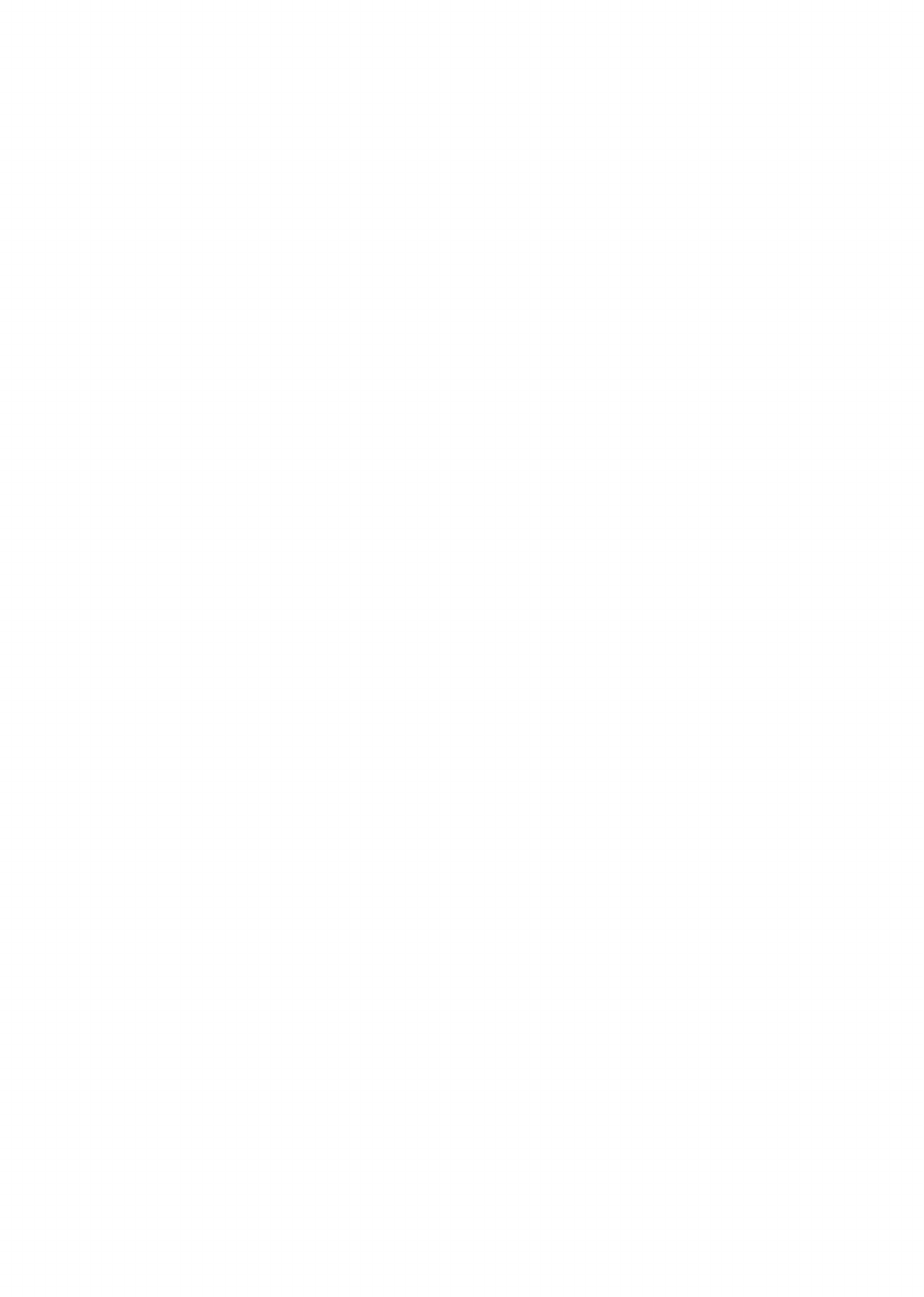4.2.3.1.1. Define, or provide procedures to define, the appropriate level of remediation at contaminated sites;

4.2.3.1.2. Provide procedures for negotiating the scope of any required remedial measures with the host nation that are consistent with the policy and procedures for negotiating and concluding international agreements in DOD Directive 5530.3 (reference (c)); and

host government.

4.2.3.1.3. Provide procedures for furnishing documentation to the

4.2.3.2. Negotiate, or coordinate and approve the negotiations of the DOD Components, with host nations on implementation of this Instruction, and regularly inform the cognizant Combatant Commander of such negotiations.

4.2.3.3. Consult with one another to ensure in-theater consistency in implementing this Instruction.

4.3. The Commanders of the Combatant Commands shall

4.3.1. Coordinate and approve implementation of the overall policy within their geographic areas of responsibility, as necessary, to carry out their mission.

4.3.2. Resolve disputes between a DOD Component and the Environmental Executive Agent on country-specific policy.

# 5. PROCEDURES

Subject to the availability of funds and the other provisions of this Instruction, the following requirements apply to remediation of environmental contamination overseas:

5.1. DOD Installations or Facilities That Are Open and Have Not Been Designated for Return

5.1.1. The DOD Components shall take prompt action to remedy known imminent and substantial endangerments to human health and safety due to environmental contamination that was caused by DOD operations and that is located on or is emanating from a DOD installation or facility.

5.1.2. After consultation with the DOD Environmental Executive Agent, if any, the in-theater commander of the DOD Component may approve additional remediation of environmental contamination if the commander determines the additional remedial measures are required to maintain operations or protect human health and safety.

5.1.3. International agreements may also require the United States to fund environmental remediation.

5.1.3.1. Such remediation may be more extensive than that necessary to remedy known imminent and substantial endangerments to human health and safety.

5.1.3.2. Before a DOD Component begins remediation under such an agreement, it shall consult with the DOD Environmental Executive Agent, if any, and shall obtain a legal determination that the requirement for environmental remediation is mandatory and arises from a binding international agreement that pertains to U.S. military operating rights in the host country.

5.1.4. Remediation beyond that specified in paragraphs 5.1.1. through 5.1.3.,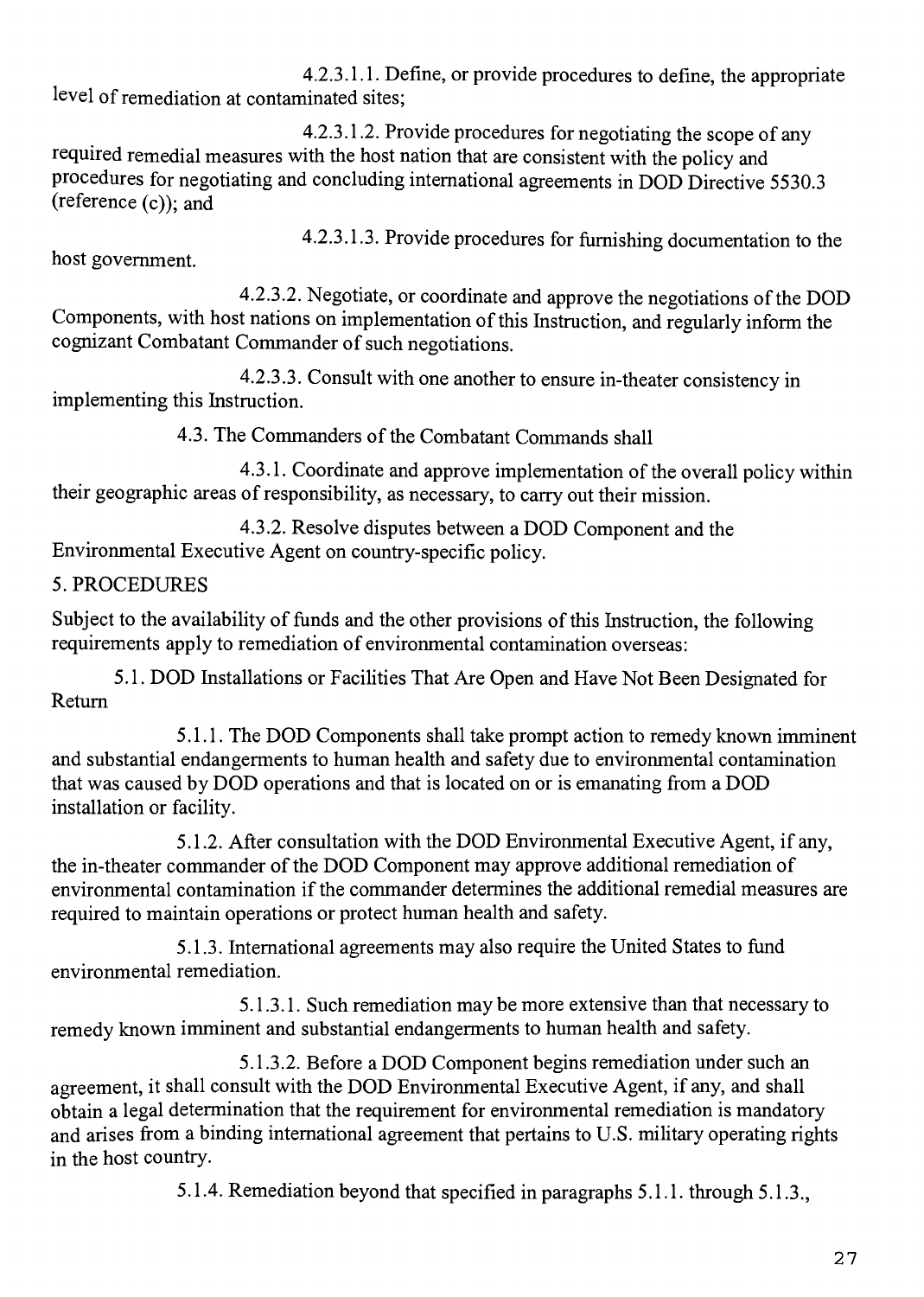above, may be undertaken by the host nation using its own resources during U.S. occupancy of the installation or facility. The DOD Components shall encourage such remediation and cooperate with host-nation efforts by providing the information specified in section 6., below, and appropriate access to contaminated sites, subject to operational and security requirements.

5.2. DOD Installations or Facilities That Have Been Designated for Return or That Are Already Returned

5.2.1. The DOD Components shall take prompt action to remedy known imminent and substantial endangerments to human health and safety that are due to environmental contamination that was caused by DOD operations and that is located on or is emanating from a DOD installation or facility designated for return to the host nation.

 $5.2.1.1$ . Such remediation may be completed after return of the installation or facility to the host nation, but shall be limited to the essential elements in a remediation plan approved by the DOD Component before return. If remediation will continue after return, to ensure consistency among DOD Components before finally approving a remediation plan, the appropriate DOD Component shall consult with the DOD Environmental Executive Agent, if any.

5.2.1.2. The remediation plan is developed for a particular installation by application of this Instruction and country-specific policy to the particular circumstances of the installation, and shall include, but is not limited to sites to be remedied, areal and vertical extent of the contamination, contaminants to be addressed, and cleanup levels.

5.2.2. After consultation with the DOD Environmental Executive Agent, if any, the in-theater commander of the DOD Component may approve additional remediation of environmental contamination on installations or facilities that have been designated for return if the commander determines, in light of the projected return date, that the additional remedial measures are required to maintain operations or protect human health and safety.

5.2.3. International agreements may also require the United States to fund environmental remediation.

5.2.3. <sup>1</sup> . Such remediation may be more extensive than that necessary to remedy known imminent and substantial endangerments to human health and safety.

5.2.3.2. Before a DOD Component begins remediation under such an agreement, it shall consult with the DOD Environmental Executive Agent, if any, and shall obtain a legal determination that the requirement for environmental remediation is mandatory and arises from a binding international agreement that pertains to U.S. military operating rights in the host country.

5.2.3.3. After return of an installation or facility, the Department of Defense shall not fund any environmental remediation in excess of that required by binding international agreement or that which is pursuant to an approved remediation plan under paragraph 5.2.1., above.

5.2.4. Remediation beyond that specified in paragraphs 5.2.1. through 5.2.3., above, may be undertaken by the host nation using its own resources during U.S. occupancy of the installation or facility. The DOD Components shall encourage such remediation and cooperate with host-nation efforts by providing the information specified in section 6., below, and appropriate access to contaminated sites, subject to operational and security requirements.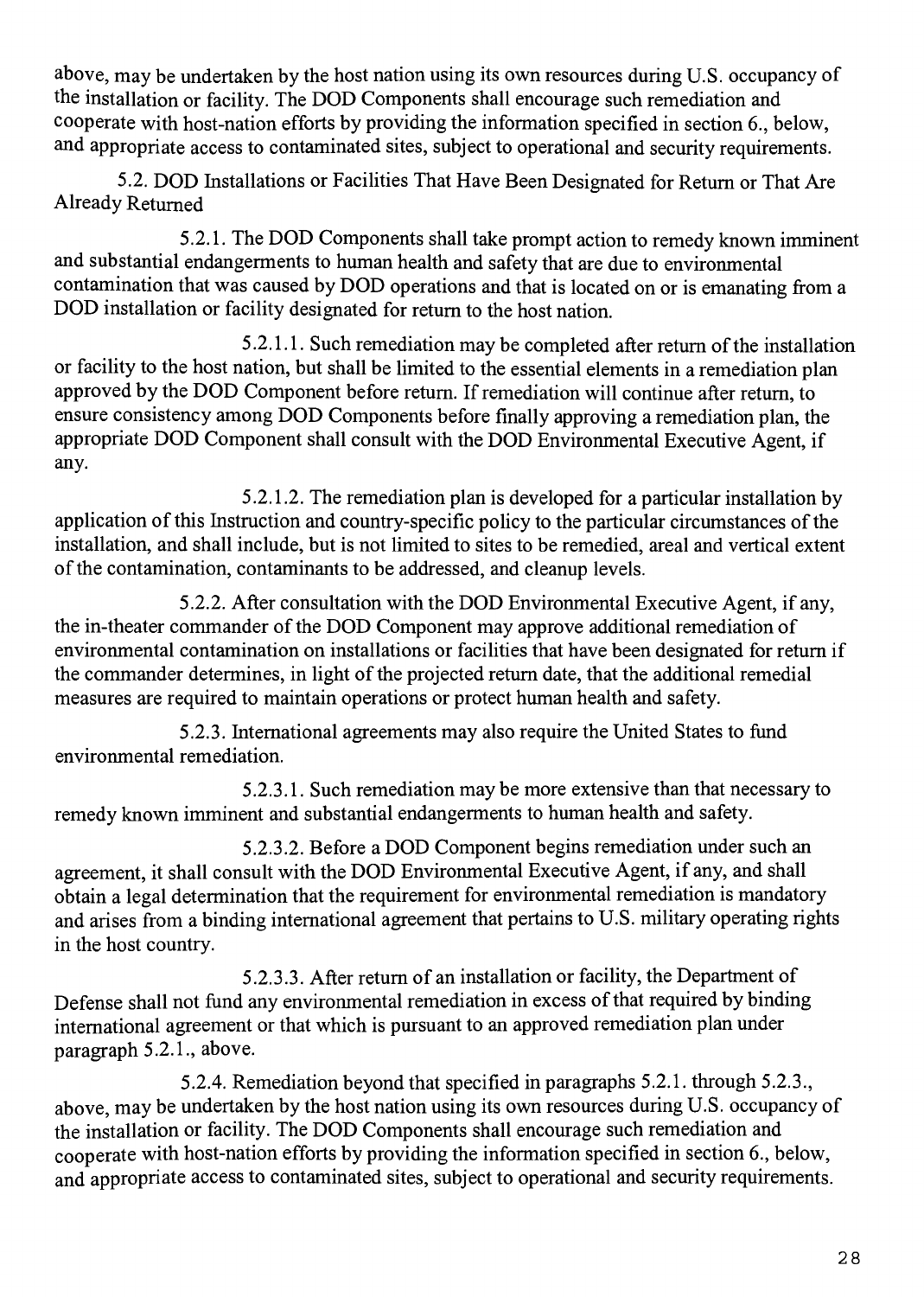5.3. Environmental Contamination Off a DOD Installation or Facility

5.3.1. The DOD Components shall take prompt action to remedy known imminent and substantial endangerments to human health and safety due to environmental contamination caused by current DOD operations at locations within the territory of a nation other than the United States and that is not located on or emanating from a DOD installation or facility.

5.3.2. After consultation with the DOD Environmental Executive Agent, if any, the in-theater commander of the DOD Component may approve additional remediation of environmental contamination caused by current DOD operations if the commander determines the additional remediation is required to maintain operations.

5.3.3. International agreements may also require the United States to fund environmental remediation.

5.3.3.1 . Such remediation may be more extensive than that necessary to remedy known imminent and substantial endangerments to human health and safety.

5.3.3.2. Before a DOD Component begins remediation under such an agreement, it shall consult with the DOD Environmental Executive Agent, if any, and shall obtain a legal determination that the requirement for remediation is mandatory and arises from a binding international agreement that pertains to U.S. military operating rights in the host country.

5.3.4. Remediation beyond that specified in paragraphs 5.3.1. through 5.3.3., above, may be undertaken by the host nation using its own resources. The DOD Components shall encourage such remediation and cooperate with host-nation efforts by providing the information specified in section 6 below, and appropriate access to contaminated sites, subject to operational and security requirements.

5.4. Determination of Known Imminent and Substantial Endangerment and Extent of Remedy

5.4.1. The decision as to whether a contaminated site poses an imminent and substantial endangerment shall be made by the in-theater commander of the DOD Component after consultation with the appropriate DOD medical authority and the DOD Environmental Executive Agent, if any, for the respective host nation.

5.4.2. The authority to make this decision may be delegated by the in-theater commander of the DOD Component to an installation or facility commander, as appropriate, but consultation as set out in paragraph 5.4.1. above, is still required.

5.4.3. Projects designed to remedy an imminent and substantial endangerment are considered complete when the contamination no longer poses an imminent and substantial endangerment to human health, environment, and safety. Commanders have the discretion to make risk-based decisions on how to carry out the remediation, ranging from institutional responses, such as restricting access, to more permanent remedies.

5.5. Residual Value Adjustment for Host-Nation Contributions. Consistent with the provisions of applicable international agreements, actual or anticipated environmental remediation costs incurred by the host nation for DOD-caused contamination on or emanating from DOD installations or facilities or caused by current DOD operations may be considered as an offset against the residual value of DOD capital improvements.

5.6. Host-Nation Contribution. To the extent consistent with applicable international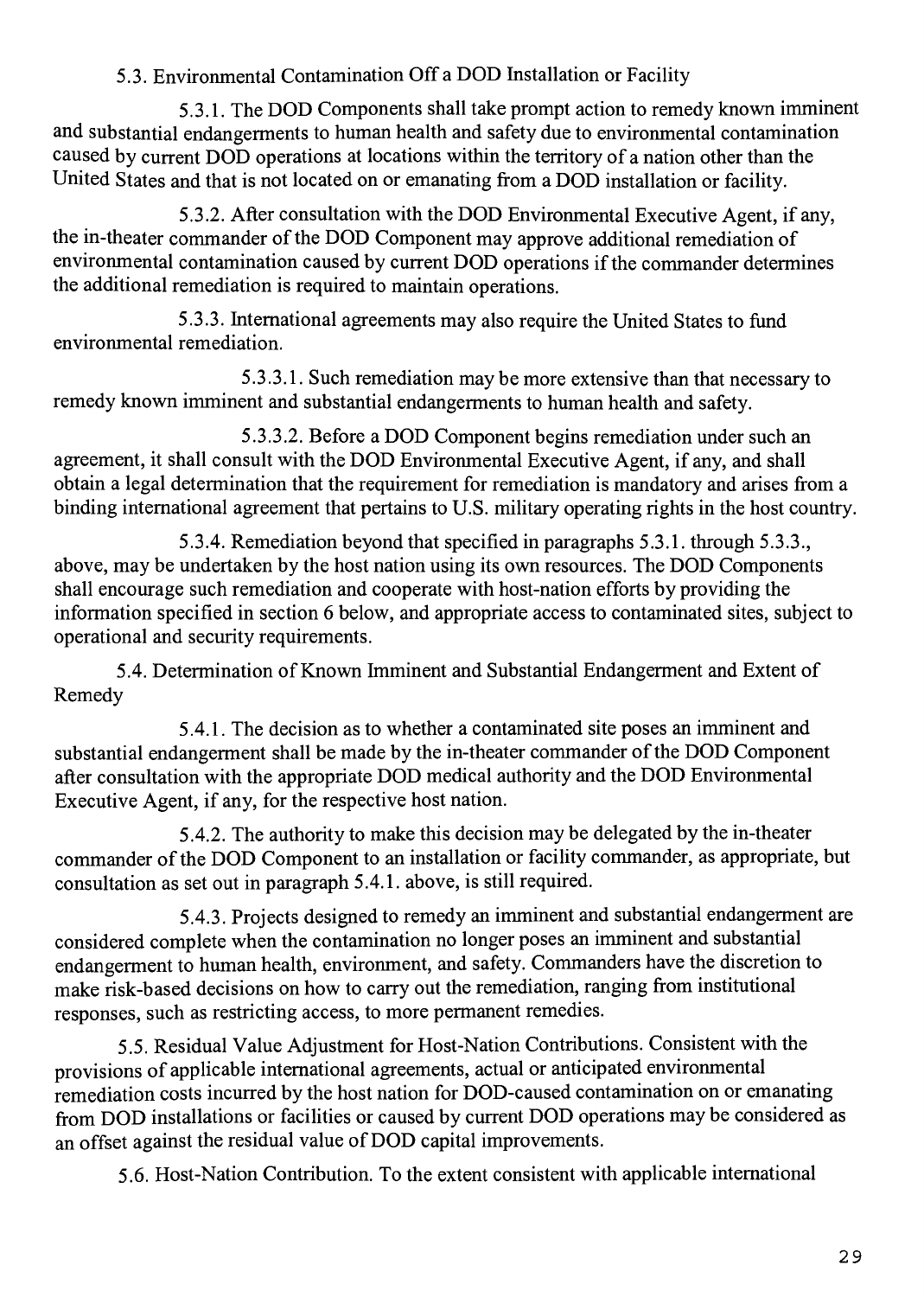agreements, the responsible official under section 4., above, shall seek host-nation or third country contribution, including assistance in kind, for remediation funded by the United States.

5.7. Negotiations With Host Nation. Negotiations with the host nation, whether by the DOD Environmental Executive Agent or DOD Component, shall be conducted in accordance with this Instruction; DOD Directive 5530.3 (reference (c)), and other applicable Directives.

### 6. INFORMATION REQUIREMENTS

6.1. The DOD Components may develop information, and shall maintain existing information, about environmental contamination at DOD locations for five years after the location is returned to the host nation and all claims or other issues about contamination are finally resolved.

6.2. Information on contamination not located on or emanating from a DOD installation or facility that was caused by DOD operations shall be collected and maintained for five years after issues about the contamination are finally resolved with the host nation.

6.3. Subject to security requirements, this information shall be provided, through the DOD Environmental Executive Agent and the Embassy, where required, to host-nation authorities upon request.

# 7. EFFECTIVE DATE

This Instruction is effective immediately. Signed J.S. Gansler.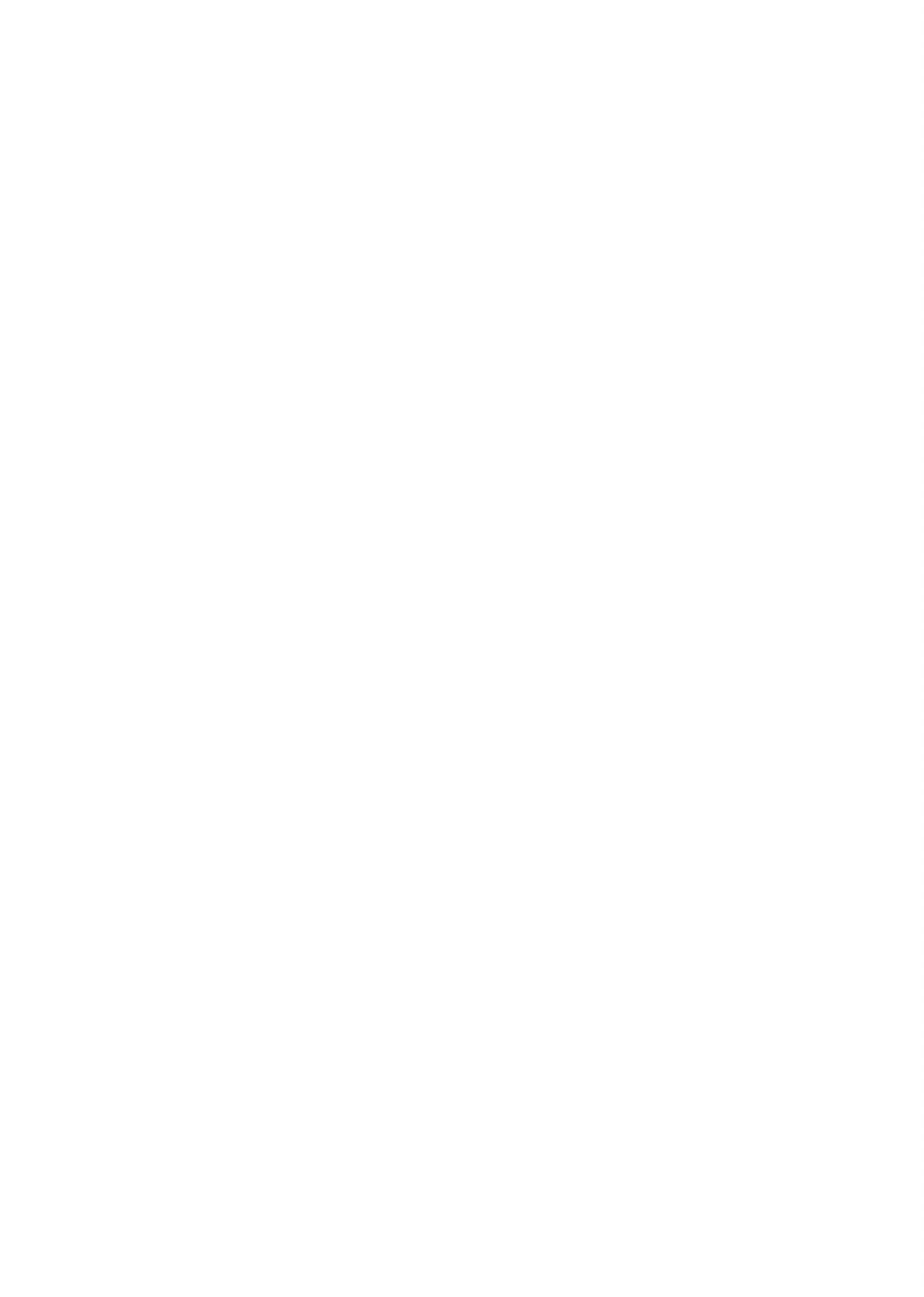### Background

The Army operates numerous installations outside of the United States, its territories, or possessions (hereafter overseas) in support of national security interest. The Army's operations at such facilities have the potential to affect the environment of the host nation (HN), as well as the health and safety of soldiers and civilian personnel. Demonstrating environmental stewardship within host countries is a critical component o\to the Army's ability to ensure continued access to overseas installations and facilities in support of US national security interests. Environmental management responsibilities at overseas Army installations are a complex composite of provisions in US laws, Executive Orders (EO), and DOD policies that are specifically applicable to federal facilities overseas, combined with the requirements, flexibilities and latitude of our stationing overseas provided by international agreements. A clear understanding of environmental policies applicable overseas is critical to ensuring a consistent strategy for management of remediation at Army overseas locations.

Federal legislation generally applies only within the territorial jurisdiction of the US, unless there is specific language that provides a clear intent to extend coverage beyond areas over which the US has sovereignty. Additionally, some Eos (e.g., EO 12088, EO 121 14) are written specifically to ensure that federal facilities overseas comply with or address HN environmental considerations appropriately. There are no US laws regarding remediation or environmental contamination cleanup that have extraterritorial applicability. However, the Department of Defense has taken discrete measures to develop and implement an overseas "cleanup" policy. That policy, which is formally promulgated in DOD Instruction (DODI) 4725.8, "Environmental Remediation for DOD Activities Overseas", February 1998, applies to open installations as well as installations designated for return to the HN.

### Program Drivers

There are numerous drivers for overseas environmental management and remediation. DODI 4715.8 provides the fundamental policy "driver" applicable to remediation at Army installations overseas, and thus provides the basis for the Army Environmental Cleanup Strategy (AECS) for remediation at Army installations and activities overseas. Some of the drivers may be manifested in international agreements, such as Status of Froces Agreement (SOFA). The overseas remediation program differs significantly from the cleanup program conducted in the continental United States (CONUS), which is driven by statutory requirements. Specifically, there is no requirement for a comprehensive cleanup program overseas that seeks to actively identify, remediate, or cleanup all known or suspected contaminated sites. Thus the objectives, targets, and success indicators for overseas sites are tailored accordingly, as the CONUS metrics are not necessarily applicable. This strategy document does not supersede or amend any existing remediation policies for environmental contamination overseas. Additionally, neither this strategy, nor the DODI 4715.8 policy and procedures therein, apply to contingency operations, deployments, operations connected with actual or threatened hostilities (e.G., the Balkans), relief operations or peacekeeping missions.

### Investment and Expenditures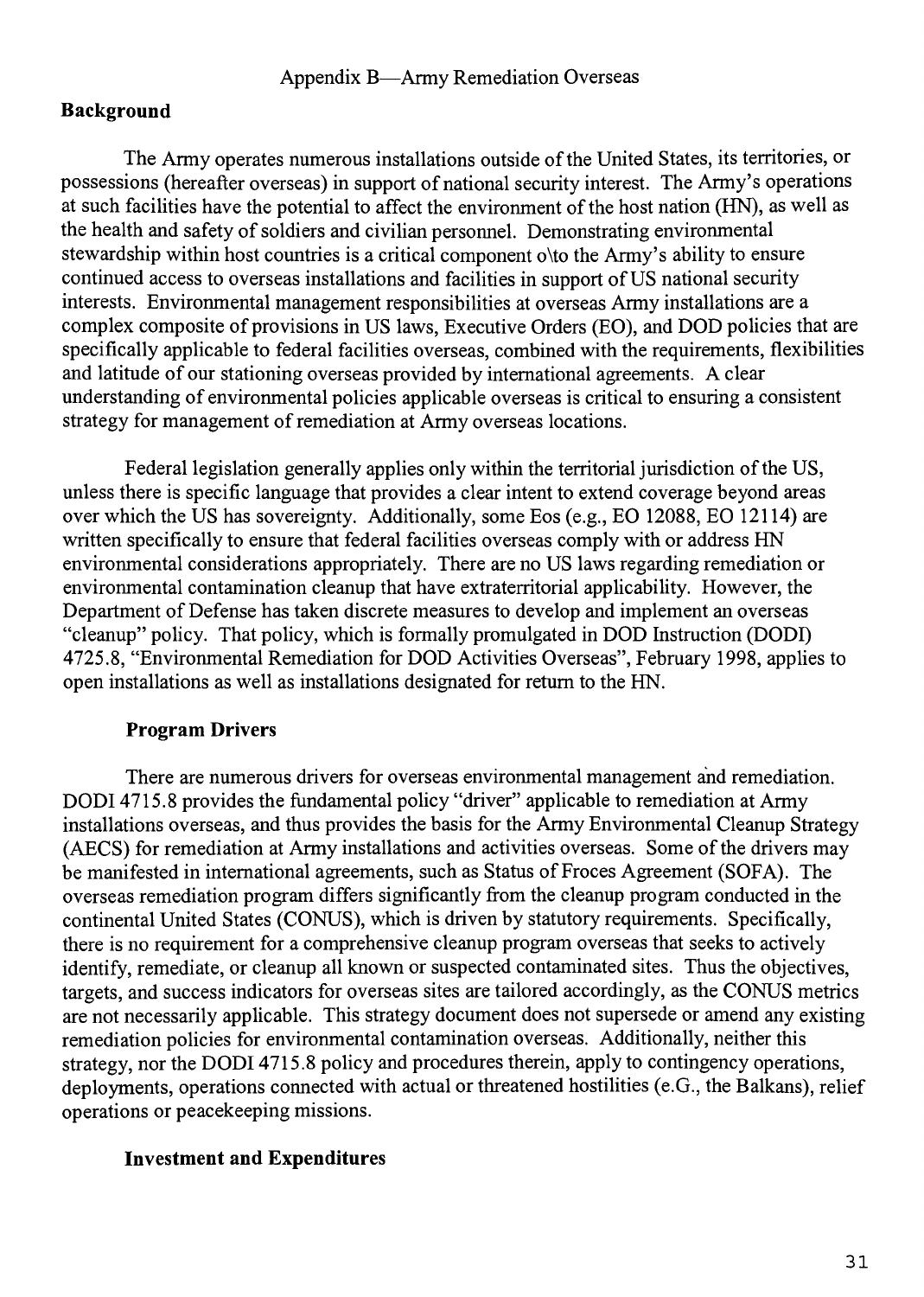The Army programs, executes and monitors expenditures for overseas cleanup via the EPR process. Installation Management Regional Offices (IMROs) and installations will maintain historical data on costs for remediation at overseas locations.

# Mission Statement for Army Remediation Overseas

The primary cleanup mission at overseas locations is to remediate "known" imminent and substantial endangerments to human health and safety due to environmental contamination caused by past Army operations that are located on or is emanating from an Army installation or facility. Additional mission elements to consider are retaining mission/operational capability, maintaining installation access, protection of human health, and applicable international agreements.

# Objectives, Targets, and Success Indicators for Army Remediation Overseas

| Objectives, targets and success indicators are formatted as follows: |
|----------------------------------------------------------------------|
| l. Objective.                                                        |

1.1. Target(s) for this objective.

1.1.1. Success indicator(s) for this target.

- 1. Protect the health and safety of military, civilian and local national personnel.
	- 1.1. Protect workers, the public, and the environment as hazards are identified.
		- 1.1.1. Exposure to contaminated sites is limited until remediation measures are conducted.
- Conduct remediation in accordance with policy and procedures prescribed in DODI 4715.8; specifically, this includes:
	- Remediation of known imminent and substantial endangerment to human health  $\bullet$ and safety;
	- Remedial measures required in order to maintain operational capabilities;
	- Protection of human health and safety; and'
	- Consideration of applicable international agreements.
	- 2.1. Develop and maintain an inventory of contaminated sites that pose a threat to human health and safety by the end of fiscal year 2004.
	- 2.2. Develop and implement a relative risk prioritization system for overseas remediation sites by the end of FY2005. Complete relative risk site evaluation for newly identified sites within one year of discovery.
		- 2.2.1. Identification of appropriate site prioritization (high, medium, low) in EPR exhibits.
	- 2.3. Establish and maintain a permanent archive for cleanup information, regardless of funding source, so that cleanup information can be retrieved at any date in the future, by FY2005.
		- 2.3.1. Comprehensive, up to date permanent archive that reflects all environmental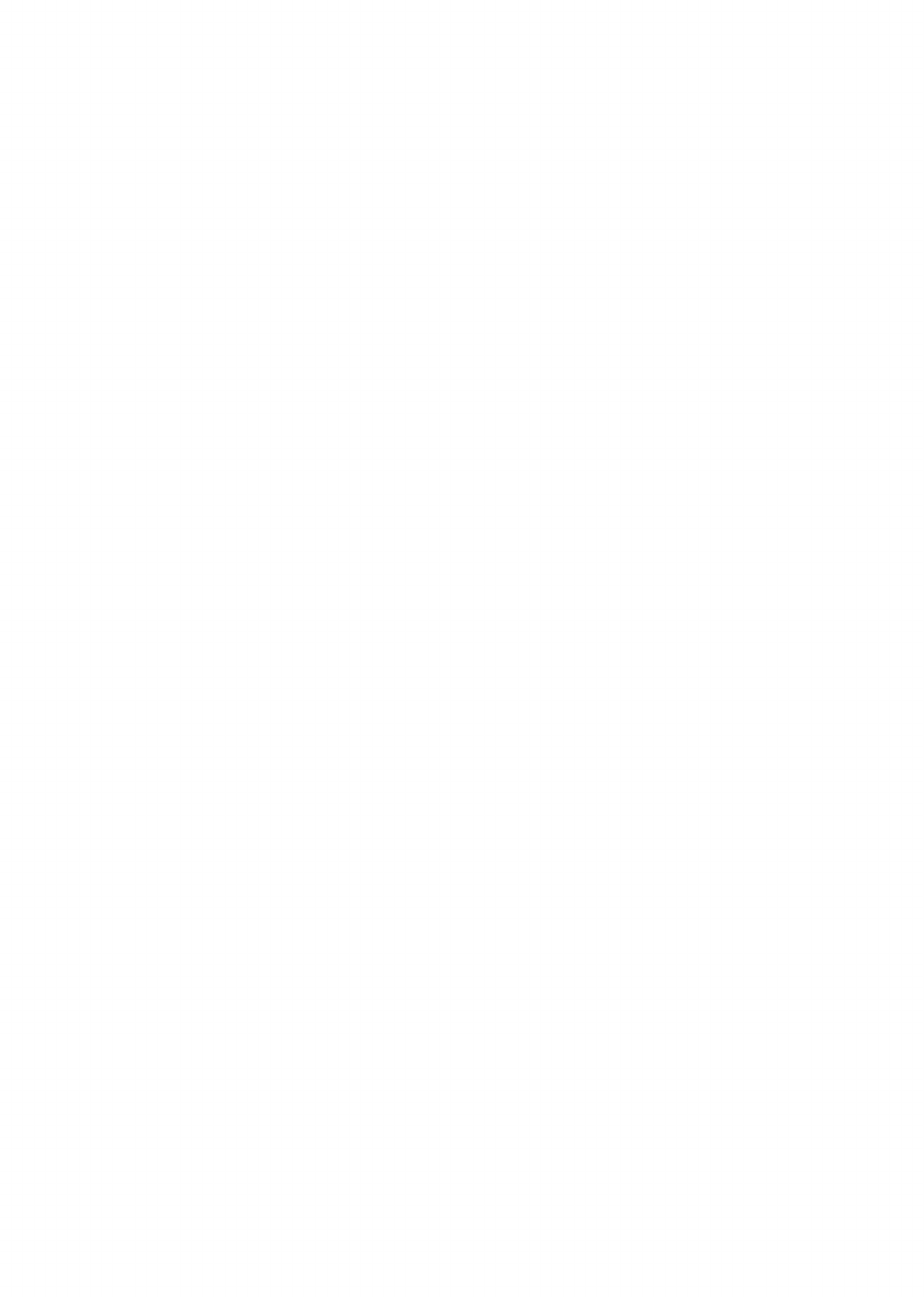remediation at an overseas installation.

- 2.4. Achieve full compliance with country-specific remediation policies as they are established by the DOD designated Executive Agents.
- 3. Consider mission capabilities and objectives as an integral component of the decisionmaking process when determining whether the ability to "maintain operations" is nt of the decision-<br>operations" is<br> $\sum_{n=1}^{\infty}$ sufficient to warrant cleanup expenditures (in consonance with DODI 4715.8).
	- 3.1. Ensure contaminated sites do not impair operational/ mission needs.
		- 3.1.1. Maintenance of unimpaired operations and installation access.
- 4. Plan, program, and execute funds for identified remediation requirements at overseas locations.
	- 4.1. Establish a baseline profile of remediation projects for the POM.
		- 4.1.1. Requirements for all identified sites are programmed in the EPR.
		- 4.1.2. Successful quality assurance review and validation of projects by HQDA/ODEP.
	- 4.2. Ensure that 100% of all overseas remediation sites comply with funding eligibility parameters established in DODI 4715.8 and are programmed.
		- 4.2.1. Funding requirements are adequately programmed in the EPR through the POM
		- 4.2.2. Decreases in programmed funding for baseline sites in the outyears.
	- 4.3. Implement verifiable, credible and auditable cost estimates for overseas remediation projects.
	- 4.4. Monitor projects to ensure that Army funds are spent for projects that meet the criteria established in, or are otherwise eligible for funding in accordance with DODI 4715.8.
		- 4.4.1. Remediation projects in the baseline profile are steadily being completed.
		- 4.4.2. Newly identified projects are higher in relative risk or another parameter to justify funding priority ahead of remediation projects in the baseline profile.
- 5. Demonstrate cooperation and coordination with host nation authorities, and ensure use of the claims process where appropriate.
	- 5.1. Eliminate, to the extent practical, projects programmed in the EPR that are eligible for funding via the "Claims" process (e.g., by the host nation/third parties).
		- 5.1.1. Reduction/elimination of sites/projects programmed in EPR due to funding via the Claims process.

# Reporting Mechanism

The Environmental Program Requirements (EPR) report is the primary mechanism to identify and report overseas remediation projects. The Army will continue to review overseas remediation projects in the EPR to ensure adherence to DODI 4715.8, and resolve any discrepancies as appropriate.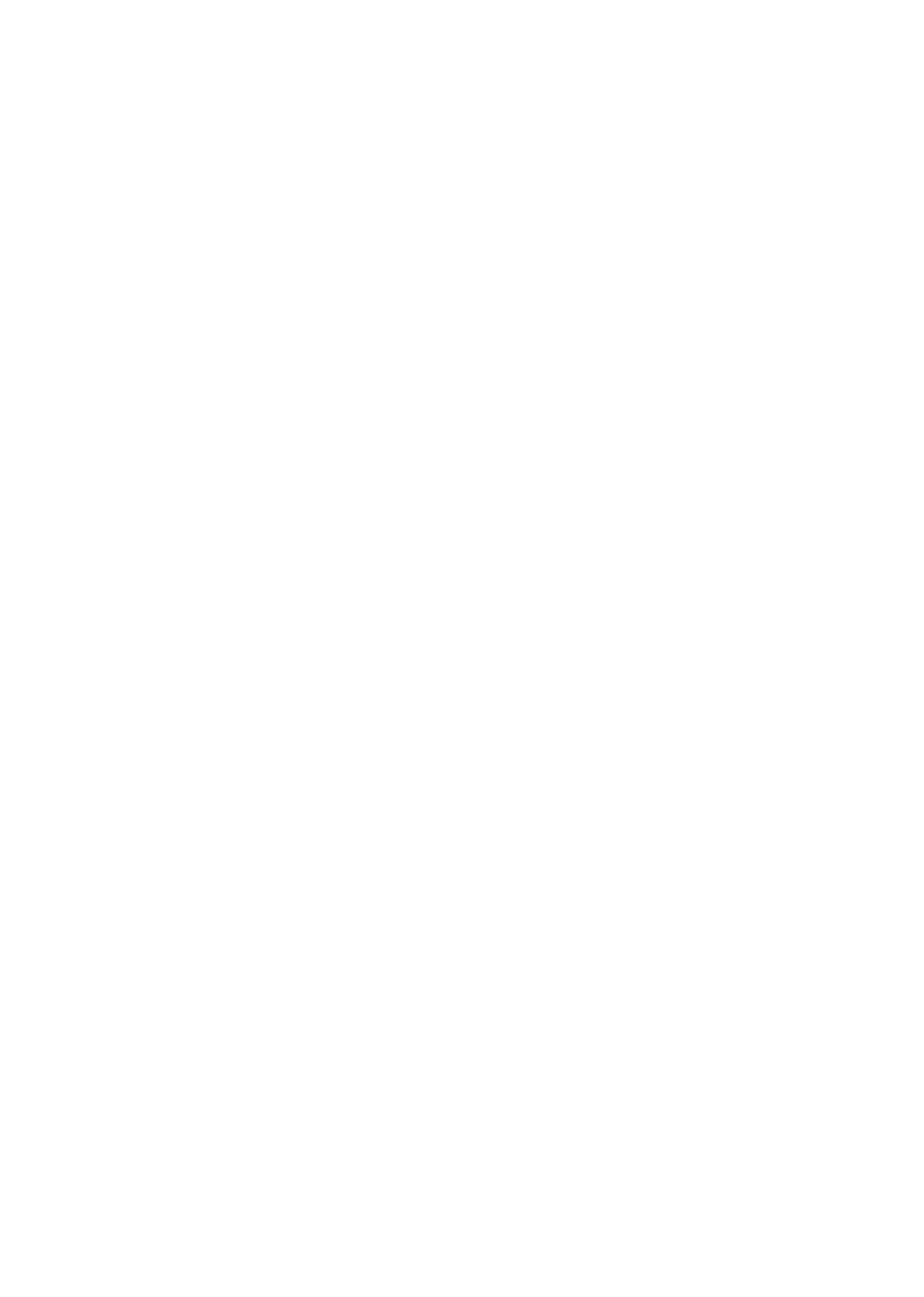### Management Review

A semiannual programmatic review of all overseas remediation projects will be implemented as part of the Army's environmental cleanup strategy. Army IMA regional offices conduct a comprehensive review of all EPR remediation projects. The Army Environmental Center also participates to ensure adherence to DODI 4715.8, and resolve any discrepancies as appropriate. The HQDA EPR validation review efforts have historically been focused on Exhibit <sup>2</sup> narratives, and conducted to ensure sufficient information is provided to determine whether in fact the parameters of the DODI are met with regard to compliance with DODI 4715.8 policy. Any programmatic issues needing increased visibility, awareness, or monitoring are also addressed by the overseas commands during the annual overseas program in-progress-review (IPR) meeting.